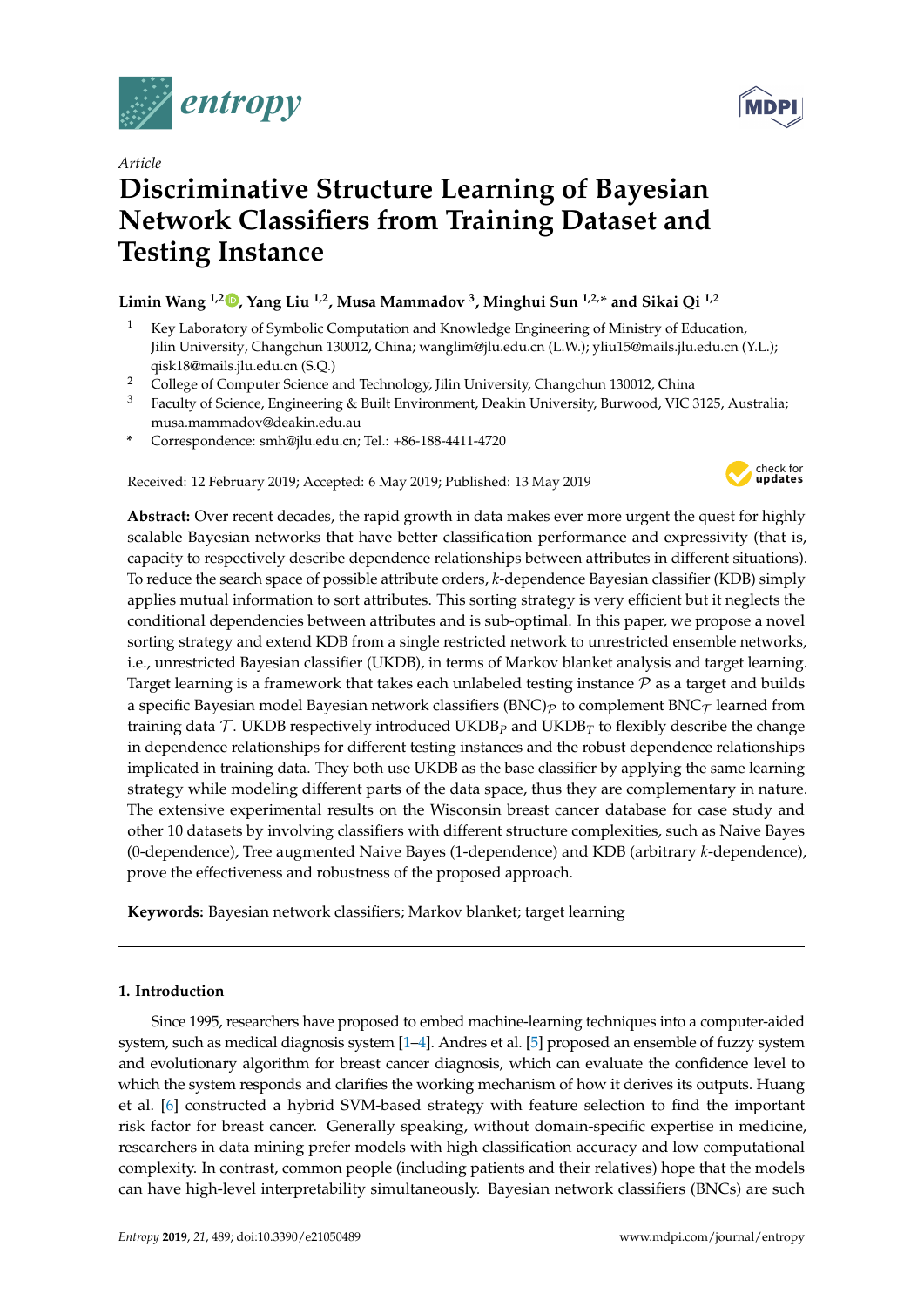models that can graphically describe the conditional dependence between attributes (or variables) and be considered to be one of the most promising graph models  $[7,8]$  $[7,8]$ . It can mine statistical knowledge from data and infer under conditions of uncertainty [\[9](#page-24-3)[,10\]](#page-24-4). BNCs, from 0-dependence Naive Bayes (NB) [\[11\]](#page-24-5) to 1-dependence tree augmented Naive Bayes (TAN) [\[12\]](#page-24-6), then to arbitrary *k*-dependence Bayesian classifier (KDB) [\[13\]](#page-24-7), can represent the knowledge with complex or simple network structure. KDB can theoretically represent conditional dependence relationships of arbitrary complexity. However, this approach is not effective for some specific cases. The model learned from training data may not definitely fit all testing instances. Otherwise, its bias and variance will always be 0, which is against the bias-variance dilemma [\[14\]](#page-24-8). In the case of breast cancer, for different specific cases, the dependence relationships between attributes may be different. For BNCs, conditional mutual information (CMI) [\[15\]](#page-24-9),  $I(X_i; X_j | C)$ , is commonly used to measure the conditional dependence relationship between attributes  $X_i$  and  $X_j$  given class variable  $C$ :

$$
I(X_i; X_j | C) = \sum_{x_i \in X_i} \sum_{x_j \in X_j} \sum_{c \in C} P(x_i, x_j, c) \log \frac{P(x_i, x_j | c)}{P(x_i | c) * P(x_j | c)}
$$
  
= 
$$
\sum_{x_i \in X_i} \sum_{x_j \in X_j} \sum_{c \in C} I(x_i; x_j | c).
$$
 (1)

<span id="page-1-0"></span> $I(X_i; X_j | C)$  can measure the conditional dependence between attributes between attributes  $X_i$  and  $X_j$  given class *C*. Correspondingly,  $I(x_i; x_j | c)$  can measure the conditional dependence between them when they take specific values. When  $P(x_i, x_j | c) > P(x_i | c) * P(x_j | c)$  or  $log(P(x_i, x_j | c) / (P(x_i | c) * p(c_i | c))$  $P(x_j|c)$ ) > 0,  $I(x_i; x_j|c)$  > 0 holds and the relationship between attribute values  $x_i$  and  $x_j$  can be considered to be conditional dependence. In contrast, when  $P(x_i, x_j | c) < P(x_i | c) * P(x_j | c)$  or  $log(P(x_i,x_j|c)/(P(x_i|c)*P(x_j|c)) < 0$ ,  $I(x_i,x_j|c) < 0$  holds and we argue that the relationship between attribute values  $x_i$  and  $x_j$  can be considered to be conditional independence. When  $P(x_i, x_j | c)$  =  $P(x_i|c) * P(x_j|c)$  and  $I(x_i; x_j|c) = 0$ , the relationship between attribute values  $x_i$  and  $x_j$  just turns from conditional dependence to conditional independence. On dataset WBC (breast cancer), *I*(*X*1; *X*2|*C*) achieves the largest value of CMI (0.4733) among all attribute pairs. The distribution of  $I(x_i; x_j | c)$ , which correspond to different attribute value pairs of *X*<sup>1</sup> and *X*2, are shown in Figure [1.](#page-2-0) As shown in Figure [1,](#page-2-0) the relationship between attributes  $X_1$  and  $X_2$  is dependent in general because the positive values of  $I(x_1; x_2|c)$ , which represent conditional dependence, have a high proportion among all the values. In addition, some  $I(x_1; x_2|c)$  values are especially large. In contrast, there also exist some negative values of  $I(x_1; x_2|c)$  that represent conditional independence, i.e., the dependence relationship may be different rather than invariant when attributes take different values. However, general BNCs (like NB, TAN and KDB), which only build one model to fit training instances, cannot capture this difference and cannot represent the dependence relationships flexibly.

To meet the needs of experts in machine learning or in medicine, common people (including patients and their relatives) and the problem of breast cancer mentioned above, we propose a novel sorting strategy and extend KDB from a single restricted network to unrestricted ensemble networks, i.e., unrestricted *k*-dependence Bayesian classifier (UKDB), in terms of Markov blanket analysis and target learning. Target learning [\[16\]](#page-24-10) is a framework that takes each unlabeled testing instance  $\mathcal P$  as a target and builds a specific Bayesian model  $BNC_{\mathcal{P}}$  to complement  $BNC_{\mathcal{T}}$  learned from training data  $\mathcal{T}$ .

To clarify the basic idea of UKDB, we introduce two concepts: "Domain knowledge", which expresses a general knowledge framework learned from the training data, it focuses on describing interdependencies between attributes, such as attribute  $A_1$  and  $B_1$ . In addition, "Personalized knowledge", which expresses a specific knowledge framework learned from the attribute values in the testing instance, such as attribute  $A_1 = a_1$  and  $B_1 = b_1$ . Take breast cancer as an example, there is a strong correlation between attributes "Clump Thickness" and "Uniformity of Cell Size" (corresponding CMI achieves the maximum value, i.e., 0.4733), which can be considered to be the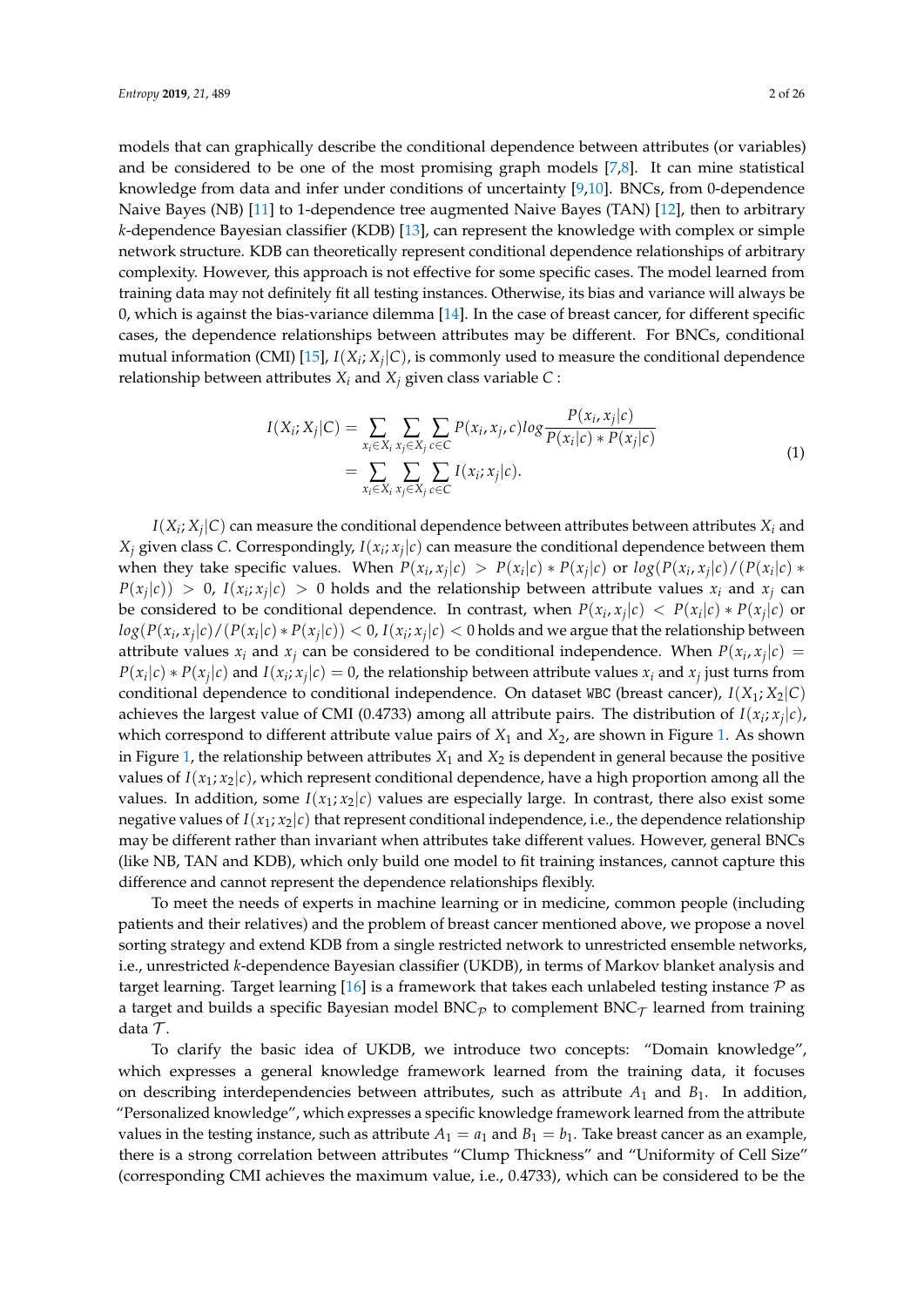domain knowledge. In contrast, for a testing instance with attribute values "Clump Thickness = 1" and "Uniformity of Cell Size  $= 3$ ", the dependence relationship between those attribute values is approximately independent (corresponding value of CMI is 0.0002), which can be regarded as the personalized knowledge. The personalized knowledge with clear expressivity (capacity to respectively describe dependence relationships between attributes in different situations.) and tight coupling (capacity to describe the most significant dependencies between attributes.) makes ever more urgent the quest for highly scalable learners.

<span id="page-2-0"></span>

**Figure 1.** The distribution of  $I(x_i; x_j | c)$  between attributes  $X_1$  and  $X_2$  on dataset WBC.

UKDB contains two sub-models: UKDB $_{\mathcal{T}}$  and UKDB $_{\mathcal{P}}$ . UKDB $_{\mathcal{T}}$  is learned from training data  $\mathcal{T}$ , which can be thought of as a spectrum of dependencies and is a statistical form of domain knowledge.  $\rm UKDB_{\mathcal{P}}$  is a specific BNC to mine the personalized knowledge implicated in each single testing instance  $P$ , i.e., the specific knowledge that describes the conditional dependency between the attribute values in each single testing instance P. UKDB<sub>P</sub> and UKDB<sub>T</sub> apply the same strategy to build the network structure, but they apply different probability distributions and target different data spaces, thus they are complementary in nature, i.e., in contrast to restricted BNC, e.g., KDB, UKDB can discriminatively learn different unrestricted Bayesian network structures to represent different knowledge from training dataset and testing instance, respectively.

The Wisconsin breast cancer (WBC) database [\[17\]](#page-24-11) is usually used as a benchmark dataset [\[1](#page-23-0)[–4\]](#page-23-1) and is also selected in our main experiments for case study to demonstrate personalized Bayesian networks (BN) structures. The case study on the WBC database, as well as an extensive experimental comparison on additional 10 UCI datasets by involving some benchmark BNCs, show the advantages of the proposed approach.

# **2. Bayesian Network and Markov Blanket**

All the symbols used in this paper are shown in Table [1.](#page-3-0) We wish to build a Bayesian network classifier from labeled training dataset  $\mathcal T$  such that the classifier can estimate the probability  $P(c|\mathbf x)$  and assign a discrete class label  $c \in \Omega_C$  to a testing instance  $\mathbf{x} = (x_1, \dots, x_n)$ . BNs are powerful tools for knowledge representation and inference under conditions of uncertainty. A BN consists of two parts: the qualitative one in the form of a directed acyclic graph. Each node of the graph represents a variable in the training data and the directed edges between pairs of nodes represent dependence relationships between them; and the quantitative one based on local probability distributions for specifying the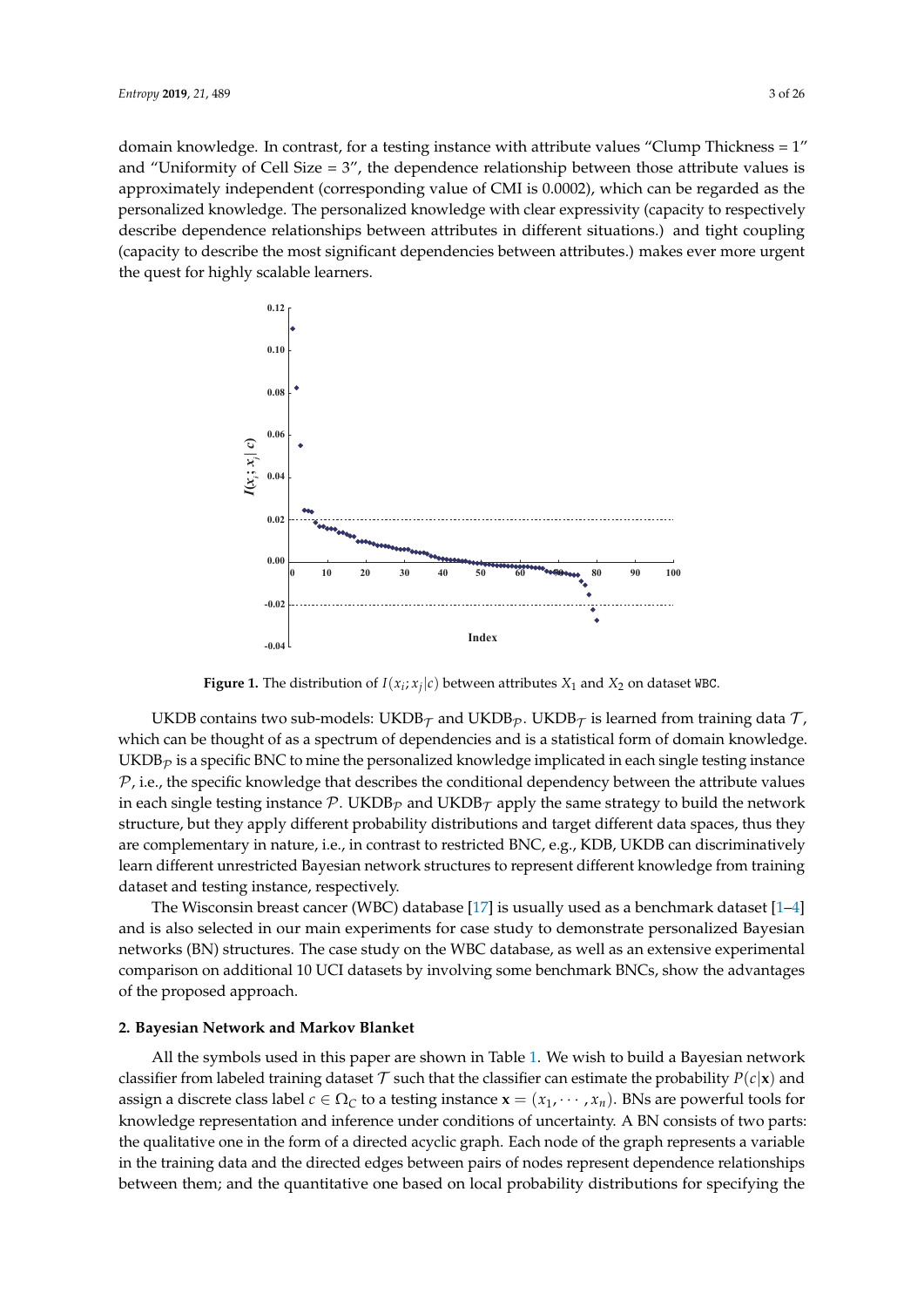dependence relationships. Even though BNs can deal with continuous variables, we exclusively discuss BNs with discrete nodes in this paper. Directed edges represent statistical or causal dependencies among the variables. The directions are used to define the parent-children relationships. For example, given an edge  $X \to Y$ ,  $X$  is the parent node of  $Y$ , and  $Y$  is the children node.

<span id="page-3-0"></span>

| <b>Notation</b>                                                                         | Description                                                           |
|-----------------------------------------------------------------------------------------|-----------------------------------------------------------------------|
| $P(\cdot)$                                                                              | probability estimation                                                |
| $X_i$                                                                                   | predictive attribute (or variable)                                    |
| $x_i$                                                                                   | discrete values for attribute $X_i$                                   |
| $\mathbf{x} = (x_1, \cdots, x_n)$                                                       | an instance of $n$ -dimensional vector                                |
|                                                                                         | class variable                                                        |
|                                                                                         | discrete values for C                                                 |
| $\Omega_{\rm C}$                                                                        | set of labels of the class variable C                                 |
| N                                                                                       | number of training instances                                          |
| M                                                                                       | number of testing instances                                           |
| п                                                                                       | number of predictive attributes                                       |
| $\mathcal{D} = \left( \langle x^1, c^1 \rangle \cdots \langle x^N, c^N \rangle \right)$ | training dataset                                                      |
| $\langle \mathbf{x}^i, c^i \rangle$                                                     | the <i>i</i> -th training instance with the corresponding class label |

| Table 1. List of symbols used. |  |  |  |  |
|--------------------------------|--|--|--|--|
|--------------------------------|--|--|--|--|

A node is conditionally independent of every other node in the graph given its parents (*Xp*), its children  $(X_c)$ , and the other parents of its children  $(X_{cp})$ .  $\{X_p, X_c, X_{cp}\}$  forms the Markov blanket of the node [\[7\]](#page-24-1), which contains all necessary information or knowledge to describe the relationships between that node and other nodes. BNCs are special type of BNs. By applying different learning strategies, BNCs encode the dependence relationships between predictive attributes  $X = \{X_1, \dots, X_n\}$ and class variable *C*. Thus, the Markov blanket for variable *C* can provide the necessary knowledge for classification.

Suppose that *X* is divided into three parts, i.e.,  $X = \{X_p, X_c, X_{cp}\}$ , the joint probability distribution  $P(x, c)$  can be described in the form of chain rule,

$$
P(\mathbf{x}, c) = P(x_p, x_{cp}, x_c, c)
$$
  
=  $P(x_p)P(c|x_p)P(x_{cp}|x_p, c)P(x_c|x_{cp}, x_p, c)$  (2)

<span id="page-3-2"></span><span id="page-3-1"></span>The unrestricted BNC shown in Figure [2,](#page-3-1) which corresponds to [\(2\)](#page-3-2), is a full Bayesian classifier (i.e., no independencies). The computational complexity in such an unrestricted model is an NP-hard problem.



**Figure 2.** Unrestricted Bayesian classifier corresponding to joint probability distribution.

NB is the simplest of the BNCs. Given the class variable *C*, the predictive attributes are supposed to be conditionally independent of one another, i.e.,

$$
P_{\text{NB}}(\mathbf{x}|c) = \prod_{i=1}^{n} P(x_i|c). \tag{3}
$$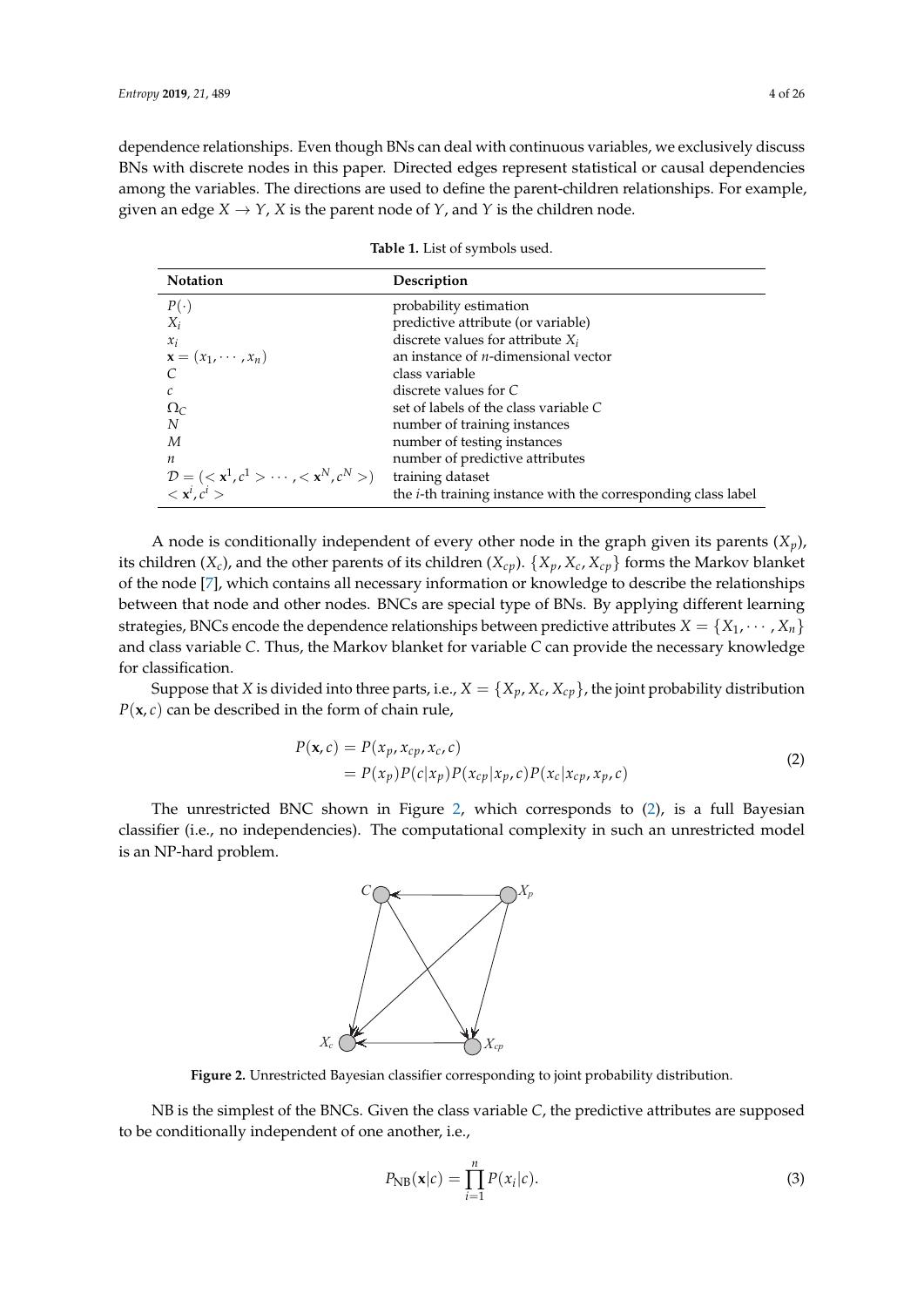<span id="page-4-0"></span>Even though the supposition rarely holds, its classification performance is competitive to some benchmark algorithms, e.g., decision tree, due to the insensitivity to the changes in training data and approximate estimation of the conditional probabilities  $P(x_i|c)$  [\[10\]](#page-24-4). Figure [3](#page-4-0) shows the structure of NB. In contrast to Figure [2,](#page-3-1) there exists no edge between attribute nodes for NB and thus it can represent 0 conditional dependencies. It is obvious that the conditional independence assumption is too strict to be true in reality. When dealing with complex attribute dependencies, that will result in classification bias.



**Figure 3.** An example of Naive Bayes.

TAN relaxes the independence assumption and extends NB from 0-dependence tree to 1-dependence maximum weighted spanning tree [\[12\]](#page-24-6). The joint probability for TAN turns to be

$$
P_{\text{TAN}}(\mathbf{x}, c) = P(c)P(x_1|c)\prod_{i=2}^{n} P(x_i|c, x_j),
$$
\n(4)

<span id="page-4-1"></span>where  $X_j$  is the parent attribute of  $X_i$ . The constraint on the number of parents intensively requires that only the most significant, i.e.,  $0 + 1 + \cdots + 1 = n - 1$ , conditional dependencies are allowed to be represented. By comparing CMI, the edge between  $X_i$  and  $X_j$  will be added to the network in turn to build a maximal spanning tree. Once the conditional independence assumption does not hold, TAN is supposed to achieve better classification performance than NB. An example of TAN is shown in Figure [4.](#page-4-1)



**Figure 4.** An example of Tree augmented Naive Bayes.

KDB can represent arbitrary degree of dependence and control its bias/variance trade-off with a single parameter, *k*. By comparing mutual information (MI) *I*(*X<sup>i</sup>* ; *C*) [\[15\]](#page-24-9), attributes will be sorted in descending order and enter the network structure in turn.

<span id="page-4-2"></span>
$$
I(X_i; C) = \sum_{x_i \in X_i} \sum_{c \in C} P(x_i, c) \log \frac{P(x_i, c)}{P(x_i)P(c)}
$$
(5)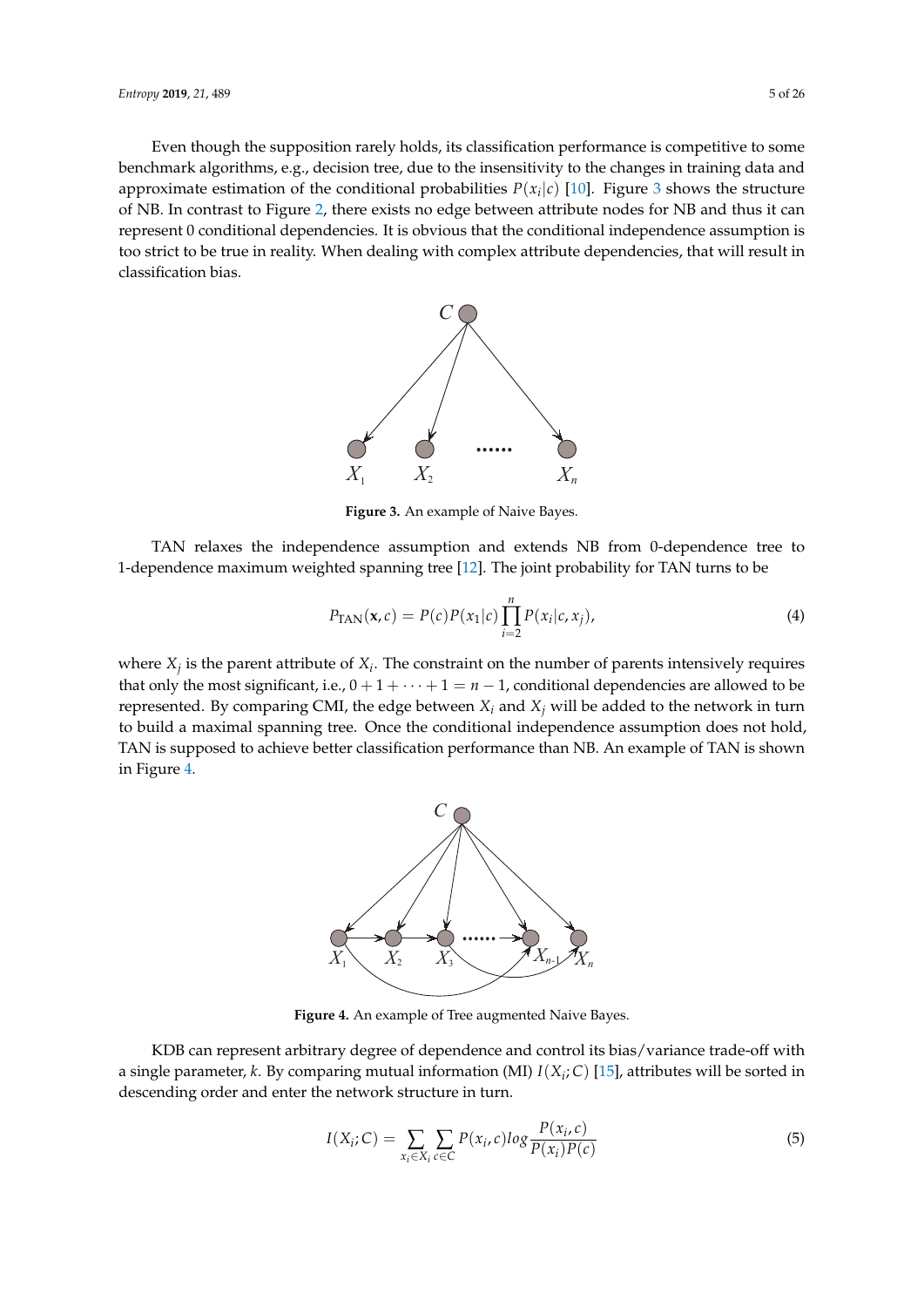To control the structure complexity, each attribute *X<sup>i</sup>* is required to have no more than *k* parent attributes. Thus, for any of the first *k* + 1 attributes in the order, they will indiscriminately select all the attributes already in the model as its parents. For the other attributes, they will select *k* parent attributes which correspond to the highest values of  $I(X_i; X_j | C)$  where  $X_j$  ranks before  $X_i$ .

Suppose that the attribute order is  $\{X_1, \dots, X_n\}$ , the joint probability for KDB turns to be

$$
P_{\text{KDB}}(\mathbf{x}, c) = P(c) \prod_{i=1}^{n} P(x_i | c, \pi_{x_i})
$$
\n(6)

<span id="page-5-0"></span>where  $\pi_{x_i} = \{X_{i_1}, \dots, X_{i_j}\}$  are the *j* parent attributes of  $X_i$  in the structure, where  $j = min\{i - j\}$ 1, *k*}. KDB can represent  $nk - \frac{k^2}{2} - \frac{k}{2}$  conditional dependencies. When  $k = 1$ , KDB represents the same number of conditional dependencies of TAN. As *k* increases, KDB can represent increasingly conditional dependencies. Figure [5](#page-5-0) shows an example of KDB when *k* = 2.



**Figure 5.** An example of *k*-dependence Bayesian classifier when *k* = 2.

Since KDB can be extended to describe dependence relationships of arbitrary degree and thus demonstrates its flexibility, researchers proposed many important refinements to improve its performance [\[18–](#page-24-12)[21\]](#page-24-13). Pernkopf and Bilmes [\[22\]](#page-24-14) proposed a greedy heuristic strategy to determine the attribute order by comparing  $I(C; X_i | X_j)$  where  $X_j$  ranks higher than  $X_i$  in the order, i.e.,  $i > j$ . Taheri et al. [\[23\]](#page-24-15) proposed to build a dynamic structure without specifying *k* a priori, and they proved that the resulting BNC is optimal.

# **3. The UKDB Algorithm**

According to generative approach, the restricted BNCs, which take class variable *C* as the common parent of all predictive attributes, define a unique joint probability distribution *P*(**x**, *c*) in the form of chain rule of lower-order conditional probabilities,

<span id="page-5-2"></span>
$$
P(\mathbf{x}, c) = P(c)P(x_1|c)P(x_2|x_1, c)\cdots P(x_n|x_1, \cdots, x_{n-1}, c).
$$
\n<sup>(7)</sup>

<span id="page-5-1"></span>The corresponding classification rule is

$$
c^* = \arg \max P(\mathbf{x}, c) = \arg \max P(c) P(x_1|c) \cdots P(x_n|x_1, \cdots, x_{n-1}, c).
$$
 (8)

To maximize  $P(\mathbf{x}, c)$ , an ideal condition is that each factor  $P(x_i|x_1, \dots, x_{i-1}, c)$  will be maximized. In other words, *X<sup>i</sup>* should be strongly dependent on its parents, especially on class variable *C*. Given limited number of training instances, the reliability of conditional probability estimation  $P(x_i | \Pi_i, c)$  will increase as the dependence relationships between  $X_i$  and its parent attributes increases. To achieve the trade-off between classification performance and structure complexity,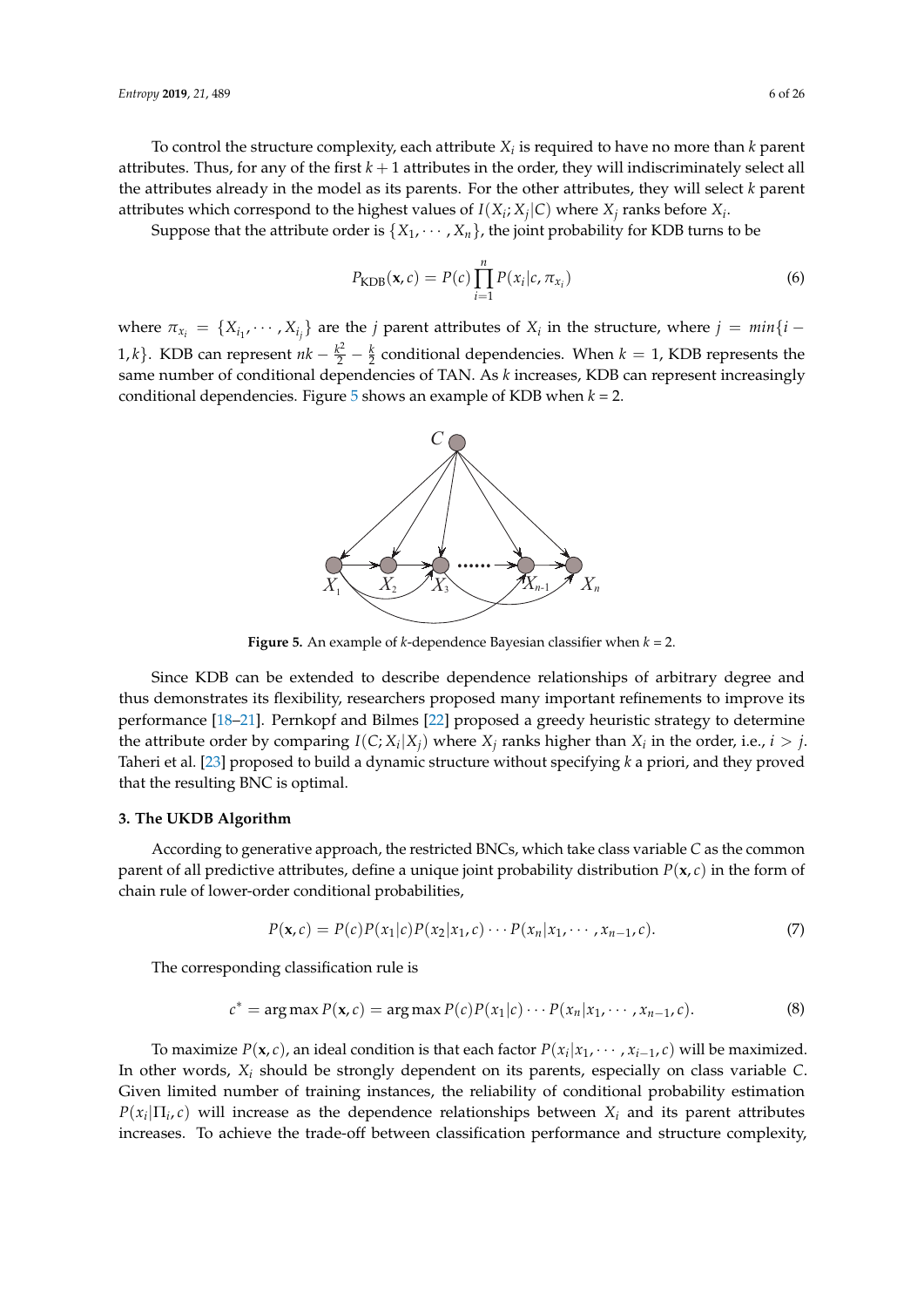only limited number of dependence relationships will be represented by BNs, e.g., KDB. In addition, the classification rule for KDB turns to be

$$
c^* = \arg \max \hat{P}(\mathbf{x}, c) = \arg \max P(c) \prod_{i=1}^n P(x_i | \Pi_i, c), \tag{9}
$$

where  $\Pi_i$  is one subset of  $\{X_1, \cdots, X_{i-1}\}$  and contains at most *k* attributes. Obviously,  $P(\mathbf{x}, c) \neq \hat{P}(\mathbf{x}, c)$ . No matter what the attribute order is, the full BNC represents the same joint distribution, i.e., *P*(**x**, *c*). In contrast, from Equation [\(8\)](#page-5-1) we can see that for different attribute orders, the candidate parents for  $X_i$  may differ greatly. The joint distributions  $\hat{P}(\mathbf{x}, c)$  represented by KDBs learned from different attribute orders may not surely be same. The key issue for structure learning of restricted BNC is how to describe the most significant conditional dependence relationships among predictive attributes, or more precisely, the relationships between  $X_i$  and its parent attribute  $X_i$  ( $i > j$ ). However for KDB, the attributes are sorted in descending order of  $I(X_i; C)$ , which only considers the dependence relationship between  $X_i$  and class variable  $C$  while neglecting the conditional dependence relationships between  $X_i$  and its parents. If the first few attributes in the order are relatively independent of each other, the robustness of the network structure will be damaged from the beginning of structure learning. To address this issue, UKDB selects the parents of variable *C*, or *Xp*, which are also the parents of the other attributes from the viewpoint of Markov blanket. In addition, there exist strong conditional dependence relationships between *X<sup>p</sup>* and the other attributes. On the other hand, *k* corresponds to the maximum allowable degree of attribute dependence, thus the number of attributes in  $X_p$  is  $k$ .

Suppose that attribute set  $X_p$  contains  $k$  attributes  $\{X_{n-k+1}, \cdots, X_n\}$  and the order of attributes in *X* is  $\{X_p, X_1, \cdots, X_{n-k}\}$ , Formula [\(7\)](#page-5-2) can be rewritten in another form,

<span id="page-6-0"></span>
$$
P(\mathbf{x}, c) = P(x_p)P(c|x_p) \cdots P(x_{n-k}|x_p, x_1, \cdots, x_{n-k-1}, c) \ (k \ge 1)
$$
 (10)

The relationships between  $X_i$  and its parents corresponding to Equations [\(7\)](#page-5-2) and [\(10\)](#page-6-0) are shown in Table [2.](#page-6-1)

|       | Relationships in the Restricted BNC Relationships in the Unrestricted BNC |                 |                                                |
|-------|---------------------------------------------------------------------------|-----------------|------------------------------------------------|
|       | $X_i$ $\prod_i$                                                           | $X_i$ $\prod_i$ |                                                |
|       | $C \{ \}$                                                                 |                 | $C \{X_p\}$                                    |
| $X_1$ | $\{C\}$                                                                   |                 | $X_1 \qquad \{X_p, C\}$                        |
|       | $X_2 \{X_1, C\}$                                                          |                 | $X_2 \{X_p, X_1, C\}$                          |
|       | $X_3$ { $X_1, X_2, C$ }                                                   |                 | $X_3$ { $X_p$ , $X_1$ , $X_2$ , $C$ }          |
|       |                                                                           |                 |                                                |
|       | $X_n \{X_1, X_2, \cdots, X_{n-1}, C\}$                                    |                 | $X_{n-k}$ { $X_p, X_1, \cdots, X_{n-k-1}, C$ } |

<span id="page-6-1"></span>**Table 2.** The relationships between *X<sup>i</sup>* and its parents corresponding to the restricted and unrestricted BNC.

Since  $P(x_p)$  is irrelevant to the classification, then

$$
P(c, \mathbf{x}) \propto P(c|x_p)P(x_1|x_p, c) \cdots P(x_{n-k}|x_p, x_1, \cdots, x_{n-k-1}, c)
$$
\n
$$
(11)
$$

Thus, UKDB uses the following formula for classification,

$$
c^* = \arg \max \check{P}(\mathbf{x}, c) = \arg \max P(c|x_p) \prod_{i=1}^{n-k} P(x_i | \check{\Pi}_i, c), \tag{12}
$$

where  $\check{\Pi}_i$  is one subset of  $\{X_p, X_1, \cdots, X_{i-1}\}$  and contains *k* attributes. For any attribute  $X_i$  ( $X_i \in X_p$ ),  $X_i$  is the parent of the other attributes, then there should exist strong conditional dependencies, or tight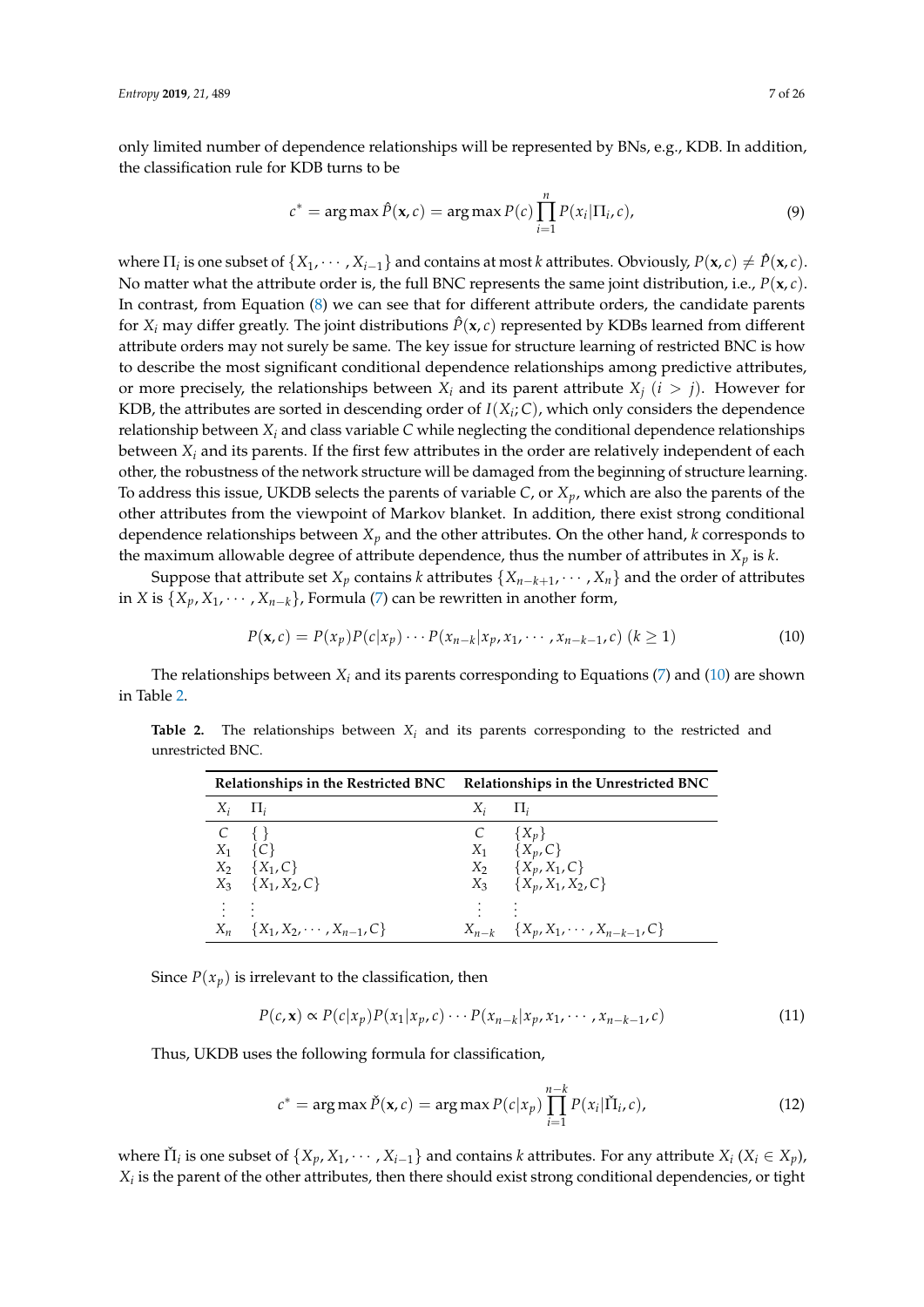coupling, between them. To this end, we sort the attributes by comparing the sum of CMI. To express this clearly in the following discussion, we sort the attributes by comparing the sum of CMI (SCMI) and  $SCMI(X_i) = \sum_j I(X_i; X_j | C)(X_i \neq X_j)$ . The first *k* attributes in the order with the largest SCMI are selected as  $X_p$ . To control the structure complexity, UKDB also require that  $X_i$  should select at most *k* parents from  $\Pi_i$  as shown in Table [2.](#page-6-1) The attribute sets  $X_c$  and  $X_{cp}$  will be determined thereafter. Figure [6](#page-7-0) shows two examples of UKDB when  $k = 1$  and  $k = 2$ .

<span id="page-7-0"></span>

**Figure 6.** Two examples of UKDB when  $k = 1$  and  $k = 2$ .

In the real world, when attributes take different values the same dependence relationships between them may lead to wrong diagnosis or therapy. Considering attributes *Sex* and *Pregnant*, *Sex* = "Female" and *Pregnant* = "Yes" are highly related, whereas *Sex* = "female" and *Pregnant* = "No" also hold for some instances. Obviously, treatment of breast cancer during pregnancy should be different to that during non-pregnancy. CMI can weigh the conditional dependency between *Sex* and *Pregnant*, but cannot discriminately weigh the dependencies when these two attributes take different values. Target learning takes each testing instance  $P = \{x_1, \dots, x_n, c = ?\}$  as a target and tries to mine the dependence relationships between these attribute values [\[16\]](#page-24-10). From Equations [\(1\)](#page-1-0) and [\(5\)](#page-4-2), we have the following equations:

$$
\begin{cases}\nI(X_i; C) = \sum_{x_i \in X_i} I(x_i; C) \\
I(X_i; X_j | C) = \sum_{x_i \in X_i} \sum_{x_j \in X_j} I(x_i; x_j | C)\n\end{cases}
$$
\n(13)

where

<span id="page-7-1"></span>
$$
\begin{cases}\nI(x_i; C) = \sum_{c \in C} P(c, x_i) \log \frac{P(c, x_i)}{P(c)P(x_i)} \\
I(x_i; x_j | C) = \sum_{c \in C} P(x_i, x_j, c) \log \frac{P(x_i, x_j | c)}{P(x_i | c)P(x_j | c)}\n\end{cases}
$$
\n(14)

The definitions of MI and CMI are measures of the average dependence between attributes implicated in the training data. In contrast to those, local mutual information (LMI)  $I(x_i; C)$  and conditional local mutual information (CLMI)  $I(x_i; x_j | C)$  can weigh the direct dependence and conditional dependence relationships between attribute values implicated in each instance [\[16](#page-24-10)[,24\]](#page-24-16). Similarly, we sort the attribute values by comparing the sum of CLMI (SCLMI) and  $\text{SCLMI}(x_i) = \sum_j I(x_i; x_j | C)(x_i \neq x_j).$ 

For Bayesian inference, LMI refers to the event when  $X_i = x_i$  and can be used to measure the expected value of mutual dependence between  $X_i$  and  $C$  after observing that  $X_i = x_i$ . CLMI can be used to weigh the conditional dependence between attribute values  $x_i$  and  $x_j$  while considering all possible values of variable *C*.

From Equations [\(1\)](#page-1-0) and [\(5\)](#page-4-2), to compute  $I(X_i; C)$  or  $I(X_i; X_j | C)$ , all possible values of attribute  $X_i$  need to be considered. If there exist missing or unknown value for attribute  $X_i$  and  $X_j$  in any instance, they will be replaced by some values and noise may be artificially introduced into the computation of  $I(X_i; C)$  or  $I(X_i; X_j | C)$ . These missing or unknown values are regarded as noisy because the conditional dependence relationships between them and other non-noisy attribute values may be incorrectly measured. If the noisy part only account for a small portion of the non-noisy part,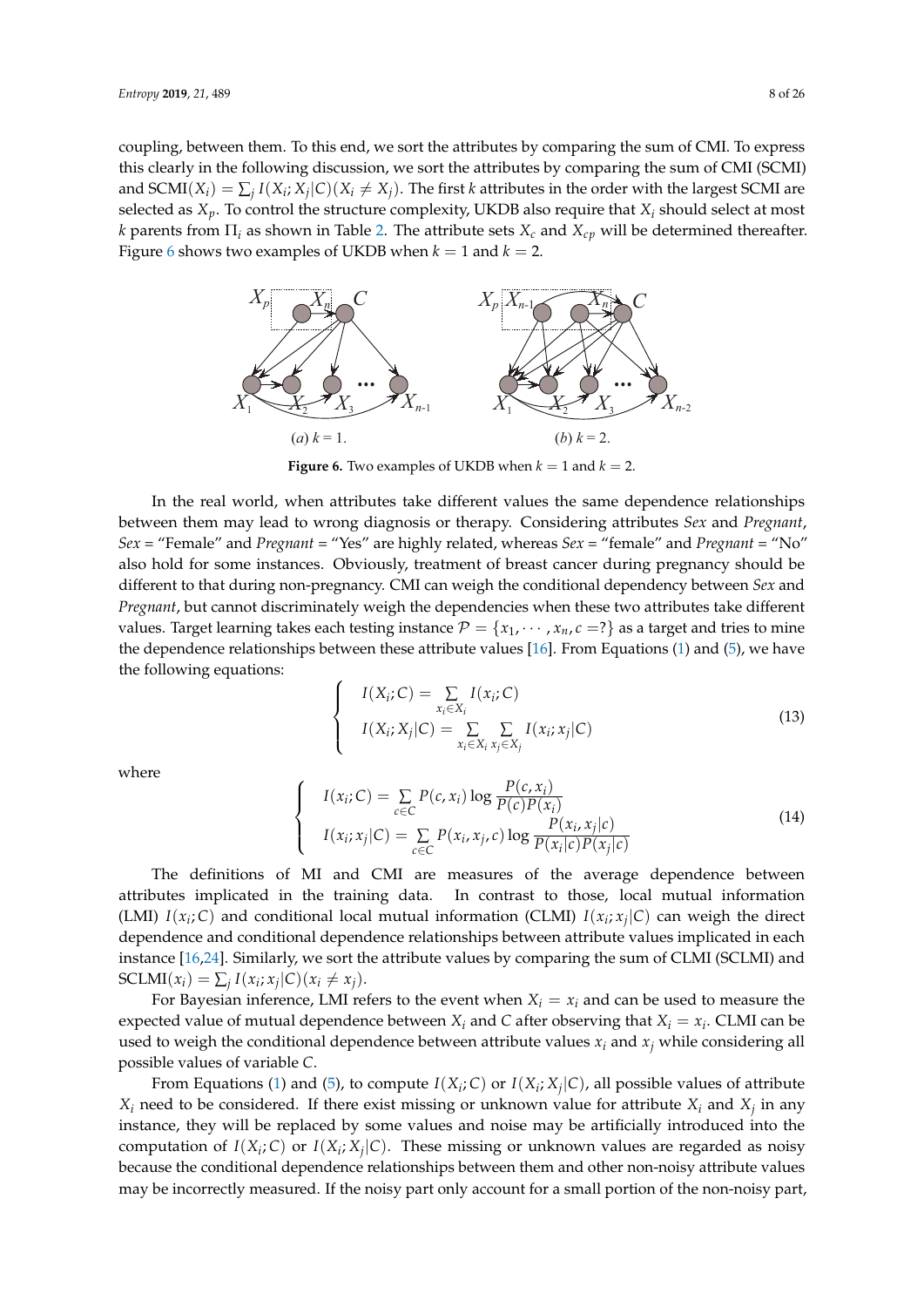the dependence relationships learned from training data may be still of high-confidence level and the network structure of UKDB $_{\mathcal{T}}$  may be still robust. In contrast, from the definitions of LMI and CLMI (Equation [\(14\)](#page-7-1)) we can see that for specific instance **x**, to compute  $I(x_i; C)$  or  $I(x_i; x_j | C)$  only these attribute values in **x** need to be considered. The computation of  $I(x_i; C)$  or  $I(x_i; x_j | C)$  concerning noisy values will not be needed. Thus, neglecting these noisy conditional dependence relationships may make the network structure of UKDB $p$  more robust.

We propose to use the Markov blanket and target learning to build an ensemble of two unrestricted BNCs, i.e., UKDB<sub>T</sub> and UKDB<sub>P</sub>. UKDB<sub>T</sub> and UKDB<sub>P</sub> learn from different parts data space and their learning procedures are almost the same, thus they are complementary in nature. In the training phase, by calculating MI and CMI, UKDB $_T$  describes the global conditional dependencies implicated in training data T. Correspondingly, in the classification phase, by calculating LMI and CLMI, UKDB<sub>p</sub> describes the local conditional dependencies implicated in unlabeled testing instance P. Breiman [\[25\]](#page-24-17) revealed that ensemble learning brings improvement in accuracy only to those "unstable" learning algorithms, in the sense that small variations in the training set would lead them to produce very different models. UKDB $_T$  and UKDB $_p$  are such algorithms. UKDB $_T$  tries to learn the certain domain knowledge implicated in training dataset, whereas the domain knowledge may not describe the conditional dependencies in testing instance  $P$ . It may cause overfitting on the training set and underfitting on the testing instance. In contrast,  $\mathrm{UKDB}_{\mathcal{P}}$  can describe the conditional dependencies implicated in testing instance  $P$ , whereas the personalized knowledge is uncertain since the class label of  $P$  is unknown. It may cause underfitting on the training set and overfitting on the testing instance. Thus, an ensemble of UKDB $_T$  and UKDB $_p$  may be much more appropriate for making the final prediction.

The learning procedures of UKDB $\tau$  is described by Algorithm [1](#page-8-0) as follows:

# <span id="page-8-0"></span>**Algorithm 1:** The UKDB $_T$  algorithm

**Input:** Training set  $\mathcal{T}$  with attributes  $\{X_1, \dots, X_n\}$ , *k*. **Output:** The *BN* of UKDB $\tau$ . Let Bayesian network  $BN = \{N, \mathcal{A}\}\$ , where N denotes the node set and A the edge set. 2 Calculate SCMI and sort predictive attributes into list  $\mathcal L$  in descending order of SCMI. Calculate MI and sort predictive attributes into list  $\hat{\mathcal{L}}$  in descending order of MI. Let  $\check{\mathcal{L}} = {\{\mathcal{L}_1, \cdots, \mathcal{L}_k, \hat{\mathcal{L}}_1, \cdots, \hat{\mathcal{L}}_{n-k}\}}.$   $\mathcal{N} = \{C\}$ ;  $\mathcal{A} = \emptyset$ ; **for**  $i = 1 \rightarrow k$  **do**   $\mathcal{N} = \mathcal{N} \cup \check{\mathcal{L}}[i];$   $\mathcal{A} = \mathcal{A} \cup (\mathcal{L}[i] \rightarrow C);$ **<sup>9</sup> end for**  $i = k + 1 \rightarrow n$  **do**  $11 \mid \mathcal{N} = \mathcal{N} \cup \check{\mathcal{L}}[i];$  $12 \mid \mathcal{A} = \mathcal{A} \cup (C \rightarrow \check{\mathcal{L}}[i])$ ;  $S = \varnothing$ ;  $\hat{k} = k$ ; **while**  $(k > 0)$  **do**  $\vert m = \arg \max_i \{ I(\check{L}[i]; \check{L}[i]|C) : 1 \leq j < i, j \notin S \};$  $\hat{k} = \hat{k} - 1;$ **|**  $S = S \cup \{m\};$  $\left| \quad \right| \quad \mathcal{A} = \mathcal{A} \cup (\check{\mathcal{L}}[m] \rightarrow \check{\mathcal{L}}[i]);$ **<sup>20</sup> end <sup>21</sup> end <sup>22</sup> return** *BN*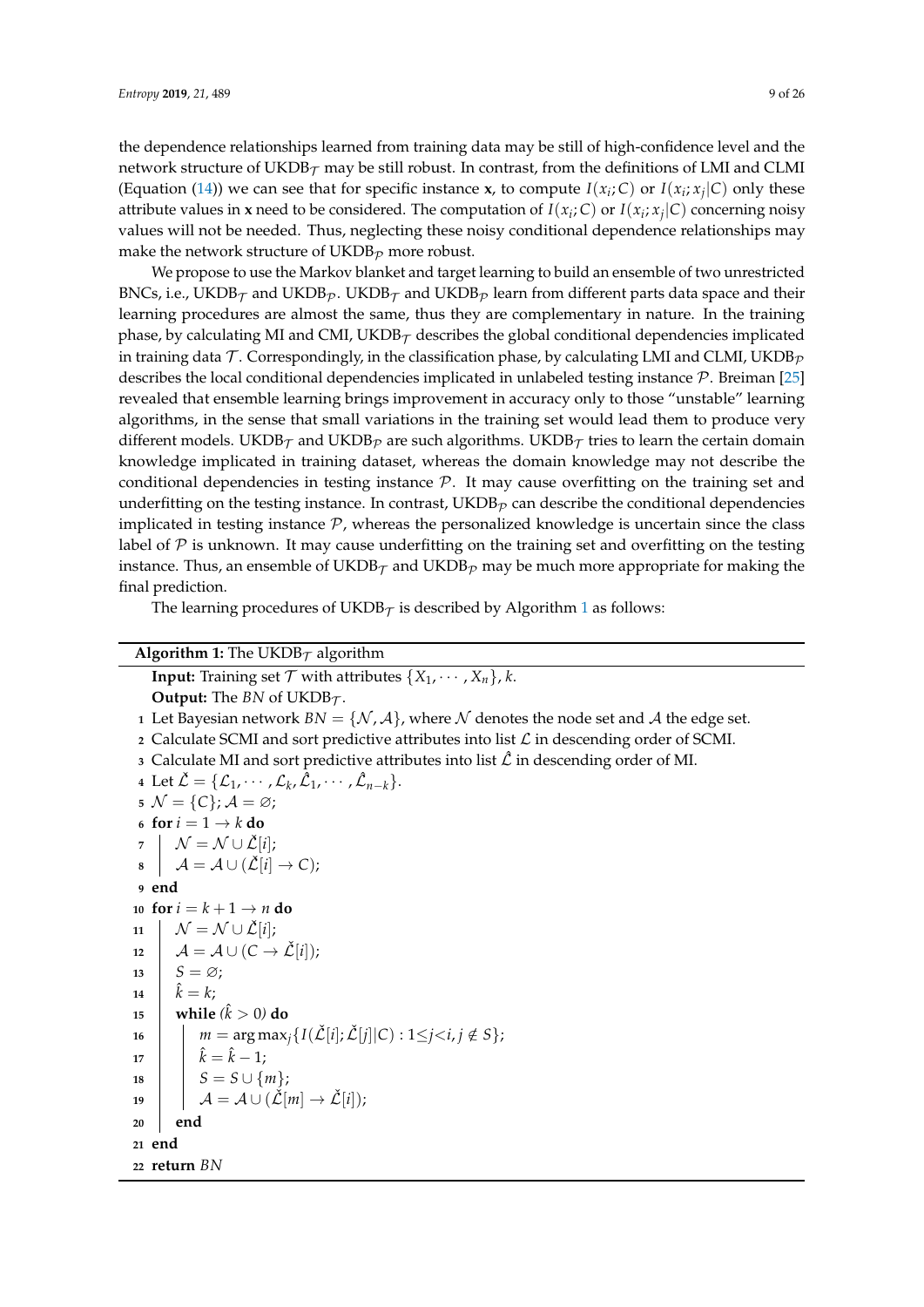Since the class label of testing instance  $P$  is unknown, we can get all possible class labels from training set T. Assume that the probability the testing instance P in class c is  $1/m$  for each  $c \in \{c_1, \dots, c_m\}$ , there will be *m* "pseudo" instances. By adding these *m* "pseudo" instances to training set  $\mathcal T$ , we can estimate the joint or conditional probabilities between arbitrary attribute value pairs by using Equation [\(14\)](#page-7-1) to achieve the aim of learning conditional independence from a testing instance  $\mathcal{P}$ .

The learning procedures of UKDB<sub>p</sub> is shown in Algorithm [2,](#page-9-0) where "?" is represented the missing value in the dataset. To estimate the marginal and joint probabilities  $P(c)$ ,  $P(x_i, c)$  and  $P(x_i, x_j, c)$ , at training time UKDB needs one pass through the training data to collect the base statistics of co-occurrence counts. Calculating MI and CMI respectively need *O*(*Nmnv*) and *O*(*Nm*(*nv*) 2 ) time, where *N* is the number of training instances, *m* is the number of classes, *n* is the number of attributes and *v* is the number of values that discrete attributes may take on average. The procedure of parent assignment for each attribute needs  $O(n^2 log n)$ . Thus, the time complexity for  $\mathrm{UKDB}_{\mathcal{T}}$  to build the actual network structure is  $O(Nm(nv)^2)$ . Since UKDB<sub>P</sub> only needs to consider the attribute values in the testing instance, calculating LMI and CLMI respectively need *O*(*Nmn*) and *O*(*Nmn*<sup>2</sup> ) time. The procedure of parent assignment for each attribute in  $\mathrm{UKDB}_\mathcal{P}$  needs the same time,  $O(n^2 log n).$ Thus, the time complexity for UKDB<sub>P</sub> is only  $O(Nmn^2)$ . UKDB<sub>T</sub> and UKDB<sub>P</sub> use different variations of *P*(**x**, *c*) to classify each single instance and corresponding time complexities are the same, *O*(*mnk*).

<span id="page-9-0"></span>**Algorithm 2:** The UKDB<sub>p</sub> algorithm **Input:** Testing instance  $P = \{x_1, \dots, x_n\}$ , *k*. **Output:** The  $BN$  of UKDB $p$ . **1** Let Bayesian network  $BN = \{N, \mathcal{A}\}\$ , where N denotes the node set and A the edge set. **2** Calculate SCLMI and sort predictive attribute values into list  $\mathcal{L}$  in descending order of SCLMI. **3** Calculate LMI and sort predictive attribute values into list  $\hat{\mathcal{L}}$  in descending order of LMI. **4** Let  $\check{\mathcal{L}} = {\{\mathcal{L}_1, \cdots, \mathcal{L}_k, \hat{\mathcal{L}}_1, \cdots, \hat{\mathcal{L}}_{n-k}\}}.$  $\mathcal{S} \mathcal{N} = \{C\}; \mathcal{A} = \varnothing;$ **6 for**  $i = 1 \rightarrow k$  **do**  $\sigma$   $\vert$   $\;$  **if** ( $\check{\mathcal{L}}[i] \neq$ '?') then **8**  $\mathcal{N} = \mathcal{N} \cup \mathcal{L}[i];$ **9**  $\downarrow$   $\mathcal{A} = \mathcal{A} \cup (\check{\mathcal{L}}[i] \rightarrow C);$ **<sup>10</sup> end <sup>11</sup> end** 12 **for**  $i = k + 1 \rightarrow n$  **do**  $\mathbf{13}$  **if** ( $\check{\mathcal{L}}[i] \neq$ '?') **then** 14  $\mathcal{N} = \mathcal{N} \cup \mathcal{L}[i];$ 15  $\left| \quad \right| A = A \cup (C \rightarrow \check{\mathcal{L}}[i])$ ; 16  $S = \varnothing$ ; 17  $\|\hat{k} = k;$ **18 for**  $i = k + 1 \rightarrow n$  **do** 19 *m* = arg max<sub>*i*</sub>{ $I(\mathcal{L}[i]; \mathcal{L}[j]|C) : 1 \leq j < i, j \notin S$ };  $20 \quad | \quad | \quad \hat{k} = \hat{k} - 1;$ 21 **|**  $S = S \cup \{m\};$  $22 \mid \cdot \mid \cdot \mathcal{A} = \mathcal{A} \cup (\check{\mathcal{L}}[m] \to \check{\mathcal{L}}[i]);$ **<sup>23</sup> end <sup>24</sup> end <sup>25</sup> end <sup>26</sup> return** *BN*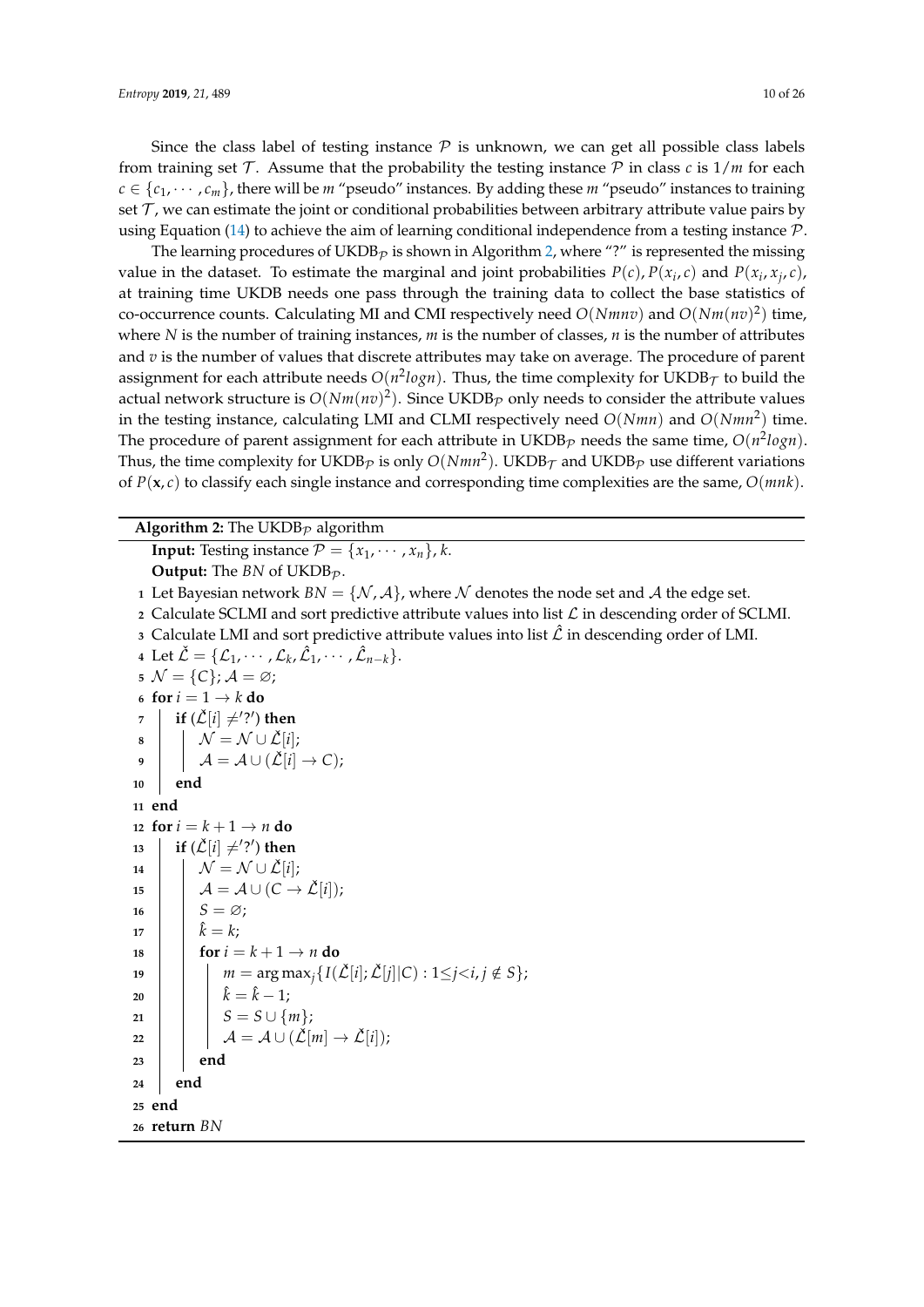$UKDB<sub>T</sub>$  learned from training data T describes the general conditional dependencies, thus UKDB $<sub>\tau</sub>$  corresponds to the domain knowledge that may be suitable for most cases. In contrast,</sub>  $\mathrm{UKDB}_\mathcal{P}$  learned from testing instance  $\mathcal P$  describes local conditional dependencies with uncertainty because all class labels are considered, thus  $UKDB<sub>p</sub>$  corresponds to the personalized knowledge that may be suitable for  $P$  only [\[16\]](#page-24-10).

When facing an expected case, it is difficult to judge which kind of knowledge should be considered in priority. Precision knowledge may provide some statistical information that the expert does not recognize and help him use the domain knowledge to confirm or rule out the decision. For different cases, the weights of UKDB<sub>p</sub> and UKDB<sub>T</sub> may differ greatly. In this paper, without any prior knowledge we simply use the uniformly weighted average instead of the nonuniformly weighted one. The final probability estimate for the ensemble of  $UKDB<sub>T</sub>$  and  $UKDB<sub>p</sub>$  is,

$$
\hat{P}(c|\mathbf{x}) = \frac{P(c|\mathbf{x}, \text{UKDB}_{\mathcal{T}}) + P(c|\mathbf{x}, \text{UKDB}_{\mathcal{P}})}{2}
$$

.

# **4. Results and Discussion**

# *4.1. Data*

Breast cancer is the leading life-threatening cancer for women, especially for those aged between 40 and 55 in US and Europe [\[26\]](#page-24-18). American Cancer Society (ACS) estimated that [\[27\]](#page-24-19), in 2017 about 252,000 women were diagnosed with invasive breast cancer and over 60,000 with noninvasive breast cancer. Sometimes it is too late for those women to be treated since no obvious symptoms appear before the diagnosis and among them about 12.8% will die of breast cancer after diagnosis [\[27\]](#page-24-19). Thus, there is strong demand for improved classification/detection systems in medical science community.

Dr William H. Wolberg collected data relevant to breast cancer during his stay at the University of Wisconsin-Madison Hospitals from 1989 to 1991, and provided the data to the UCI repository of machine learning [\[17\]](#page-24-11). This WBC database is relatively small, containing only 699 instances of breast cancer. In this database, 458 (65.5%) instances are benign and 241 (34.5%) instances are malignant. Each instance has 10 predictive attributes and the detailed introduction of the 10 attributes is shown in Table [3.](#page-10-0) Please note that some instances have missing values. In addition, attribute "Sample code number" is not considered in experimental study because it represents the id number and is not helpful for classification.

<span id="page-10-0"></span>

| Attribute              | <b>Type</b>     | Explanation     | Symbol |
|------------------------|-----------------|-----------------|--------|
| Sample code number     | Discrete        | code number     |        |
| Clump Thickness        | Discrete        | [1,10]          | $X_1$  |
| Cell Size              | Discrete        | [1,10]          | $X_2$  |
| Cell Shape             | Discrete        | [1,10]          | $X_3$  |
| Marginal Adhesion      | Discrete        | [1,10]          | $X_4$  |
| Epithelial Cell Size   | <b>Discrete</b> | [1,10]          | $X_5$  |
| <b>Bare Nuclei</b>     | Discrete        | [1,10]          | $X_6$  |
| <b>Bland Chromatin</b> | Discrete        | [1,10]          | $X_7$  |
| Normal Nucleoli        | Discrete        | [1,10]          | $X_8$  |
| Mitoses                | Discrete        | [1,10]          | X9     |
| Class                  | Binary          | 2 for benign,   | C      |
|                        |                 | 4 for malignant |        |

**Table 3.** Attributes in WBC database.

In the last decade, larger datasets are not scarce resources anymore [\[28](#page-24-20)[–30\]](#page-24-21). Larger data quantities can help make the estimation of conditional probabilities more accurate. BNCs need higher-degree representation of attribute dependence and more accurate estimation of probability distribution to deal with them. Ten large datasets (size  $>$  3000) with different number of attributes ( $n \ge 10$ ) are selected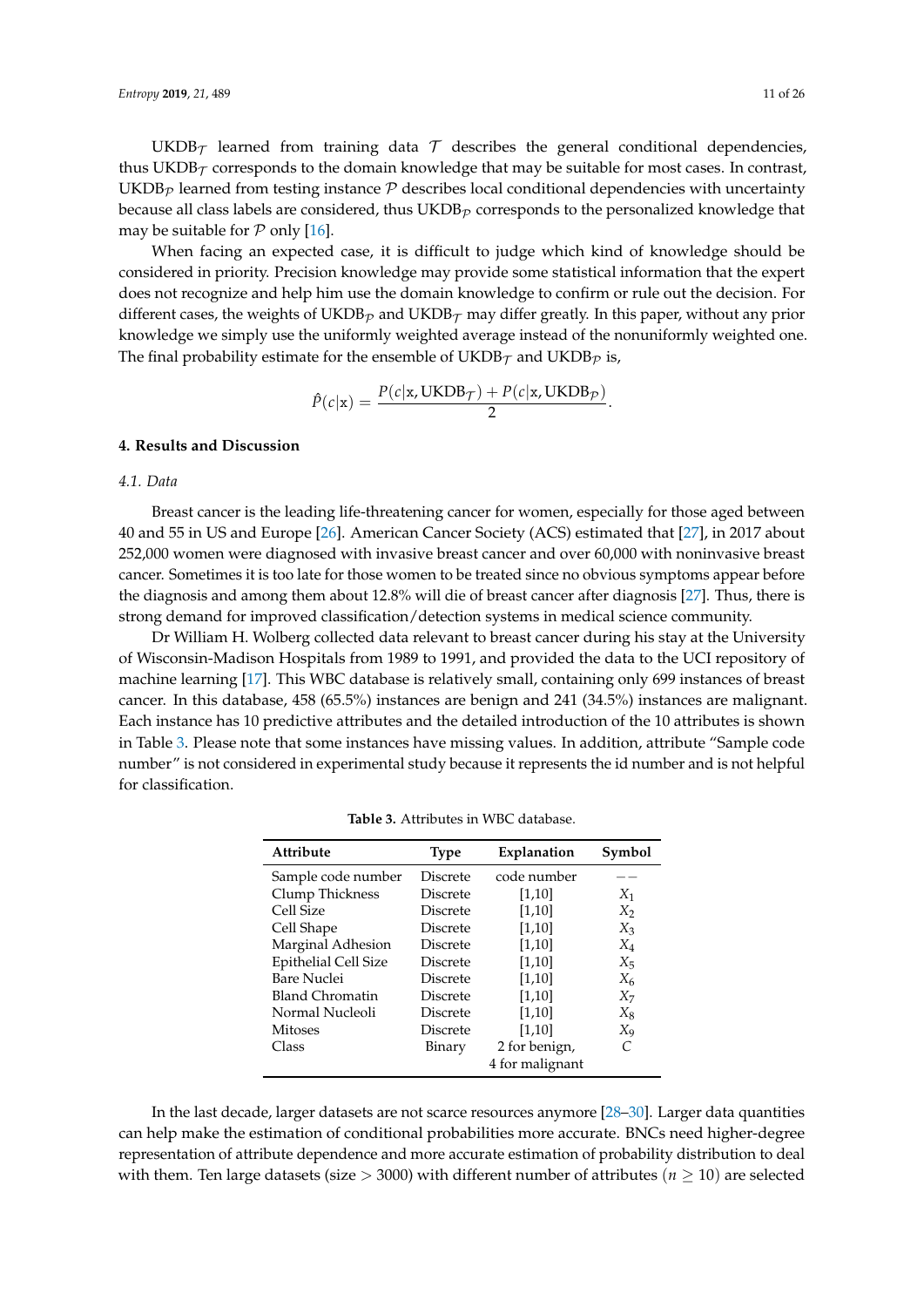<span id="page-11-0"></span>from the UCI repository of machine learning [\[17\]](#page-24-11) for experimental study. Table [4](#page-11-0) describes the details of each dataset, including the number of instances, attributes and classes.

| No. | <b>Dataset</b> | <b>Instance</b> | Attribute | Class |
|-----|----------------|-----------------|-----------|-------|
| 1   | Hypothyroid    | 3163            | 25        | 2     |
| 2   | Chess          | 3196            | 36        | 2     |
| З   | Dis            | 3772            | 29        | 2     |
| 4   | Sick           | 3772            | 29        | 2     |
| 5   | Spambase       | 4601            | 57        | 2     |
| 6   | Musk           | 6598            | 166       | 2     |
| 7   | Mushroom       | 8124            | 22        | 2     |
| 8   | Magic          | 19,020          | 10        | 2     |
| 9   | Adult          | 48,842          | 14        | 2     |
| 10  | Census-Income  | 299,285         | 41        | 2     |

**Table 4.** Datasets.

#### *4.2. Evaluation Function*

In machine learning, zero-one loss [\[31\]](#page-24-22) is one of the standard measures for evaluating the classification performance. The bias-variance decomposition [\[32\]](#page-25-0) for zero-one loss can help analyze the expected generalization error of trained models. To achieve bias-variance trade-off is a key issue in supervised learning. Zero-one loss can measure the extent to which a classifier correctly identifies the class label of an unlabeled instance. Given *M* testing instances, the zero-one loss function can be calculated as follows:

$$
\xi(c,\hat{c}) = \frac{\sum_{i=1}^{M} \{1 - \delta(c_i, \hat{c}_i)\}}{M},
$$
\n(15)

where  $c_i$  and  $\hat{c}_i$  are respectively the true class label and predicted label of the *i*-th instance, besides  $\delta(c_i, \hat{c}_i) = 1$  if  $c_i = \hat{c}_i$  and 0 otherwise. While dealing with highly imbalanced datasets where "positive" class has very low proportion as compared to the "negative" class, *F*1 score can help to judge whether the classifier tends to be biased towards the majority class or not. The *F*1 score is defined as follows,

$$
F1 = \frac{2TP}{2TP + FP + FN} \tag{16}
$$

where *TP* is equal to the number of positive instances that have been classified correctly, *FP* and *FN* are equal to the numbers of positive instances that have been misclassified and the numbers of negative instances that have been misclassified.

We also has been introduced the ROC (Receiver Operating Characteristics) cure [\[33,](#page-25-1)[34\]](#page-25-2) to evaluate performance of machine-learning algorithms. The ROC curve is created by plotting the true-positive rate (TPR) against the false-positive rate (FPR) at various threshold settings. The TPR is also known as sensitivity or recall in machine learning. The FPR is also known as the fall-out or probability of false alarm and can be calculated as (1 - specificity), where specificity is the true negative rate (TNR). All formula involved are defined as follows:

$$
TPR = \frac{TP}{TP + FN} \tag{17}
$$

$$
TNR = \frac{TN}{TN + FP} \tag{18}
$$

$$
FPR = \frac{FP}{FP + TN} = 1 - TNR
$$
\n(19)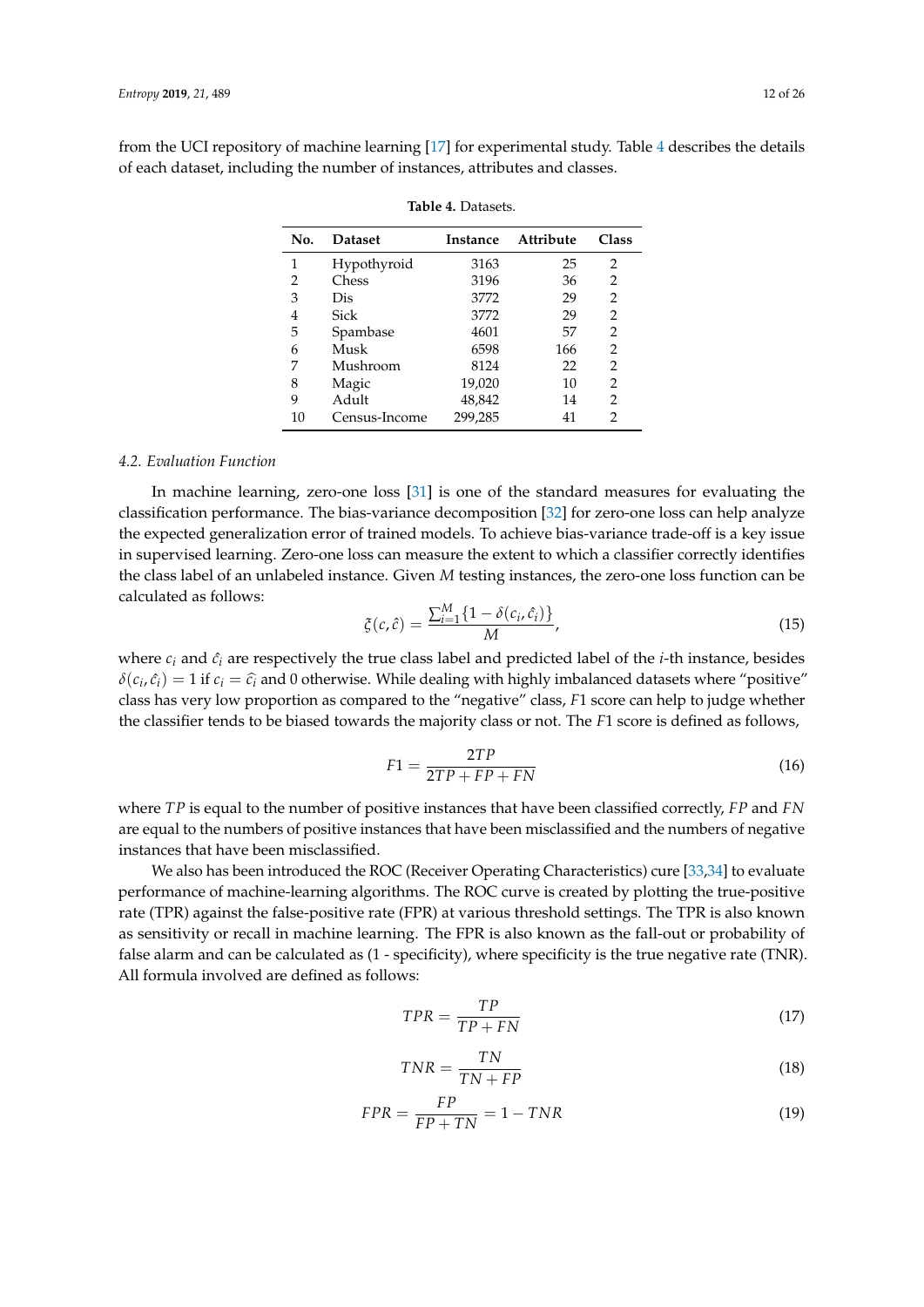We compared the proposed algorithm when  $k = 1, 2$  with several benchmark classifiers [\[12,](#page-24-6)[13,](#page-24-7)[23\]](#page-24-15) that were presented in the literature. The statistical results of all evaluated functions using 20 rounds of 10-fold cross validation are shown in Table [5.](#page-12-0) For each fold, 9/10 of the data was used for training and 1/10 of the data was used for testing. In addition, all experiments have been conducted on a desktop computer with an Intel(R) Xeon(R) CPU X5680 @ 3.33GHz, 64 bits and 8192 MiB of memory. In addition, for training data, missing values for qualitative attributes are replaced with modes and those for quantitative attributes are replaced with means from the training data [\[35–](#page-25-3)[37\]](#page-25-4). In addition, for testing data, UKDB<sub>P</sub> proposes a natural way for dealing with missing values, not considering the dependence relationships related to missing values. The negative effect caused by missing values for UKDB<sub>p</sub> can be mitigated by removing noisy dependence relationships, and the learned network structure may be more robust.

Sampling is one of the main methods used for handling the problem of imbalanced dataset, which follows two different approaches: undersampling and oversampling [\[38–](#page-25-5)[40\]](#page-25-6). Undersampling methods aim to decrease the size of the majority class. On the contrary to undersampling, oversampling algorithms tend to balance class distributions through the increase of the minority class. Since undersampling may cause the classifier to miss important concepts pertaining to the majority class, we conduct all experiments with oversampling. In the preprocessing stages of datasets, we add a set of randomly selected minority instances in the set of minority class instances and augment the original set by replicating the selected instances and adding them to it. In this way, the number of total instances in the set of minority class instances is increased and the class distribution balance is adjusted accordingly.

We also employ the Win/Draw/Loss records to summary the experimental results. Cell[*i*, *j*] in each table contains the number of datasets for which the BNC on the *i*th-row performs better (Win), equally well (Draw) or worse (Loss) than the other on the *j*th-column. In the following experiments, we assess a difference as significant if the outcome of a one-tailed binomial sign test is less than 0.05.

| Algorithms     | Reference                        | <b>Zero-One Loss</b> | <b>F1 Score</b> |
|----------------|----------------------------------|----------------------|-----------------|
| NB             | Duda and Hart et al. (1973) [11] | 0.0258               | 0.8006          |
| <b>TAN</b>     | Friedman et al. (1997) [12]      | 0.0429               | 0.7858          |
| $KDB (k = 1)$  | Sahami (1996) [13]               | 0.0485               | 0.7865          |
| $KDB (k = 2)$  | Sahami (1996) [13]               | 0.0521               | 0.7869          |
| UKDB $(k = 1)$ |                                  | 0.0301               | 0.7917          |
| $UKDB (k = 2)$ |                                  | 0.0385               | 0.7932          |

<span id="page-12-0"></span>**Table 5.** Comparison of various algorithms from literature based on the WBC dataset.

# *4.3. Experimental Study on* WBC *Dataset*

From Table [5](#page-12-0) we can see that except NB, UKDB  $(k = 1)$  has a remarkably obvious prediction superiority compared to the other algorithms in terms of zero-one loss and UKDB  $(k = 2)$  achieves slightly improved *F*1 score than other algorithms. Although NB achieves lower errors than other algorithms on WBC, it is just a special case. As Sahami [\[13\]](#page-24-7) argued that there would be expected to achieve optimal Bayesian accuracy if more "right" dependencies are captured. In most cases, BNCs with simple structure perform worse than those with complex structure. We will further demonstrate it in the Section [4.4.3.](#page-15-0)

 $UKDB_{\mathcal{T}}$ , which is learned from all training instances, can describe the general conditional dependence relationships. However, it is not all the dependence relationships but only some of them that may hold for a certain instance. In contrast,  $\mathrm{UKDB}_\mathcal{P}$  can encode the most possible local conditional dependencies implicated in one single testing instance. UKDB can use the knowledge learned from the training set and testing instances by applying the aggregating mechanism. If UKDB $\tau$ and UKDB $<sub>p</sub>$  are complementary to each other for classification, an ideal phenomenon is that they focus</sub>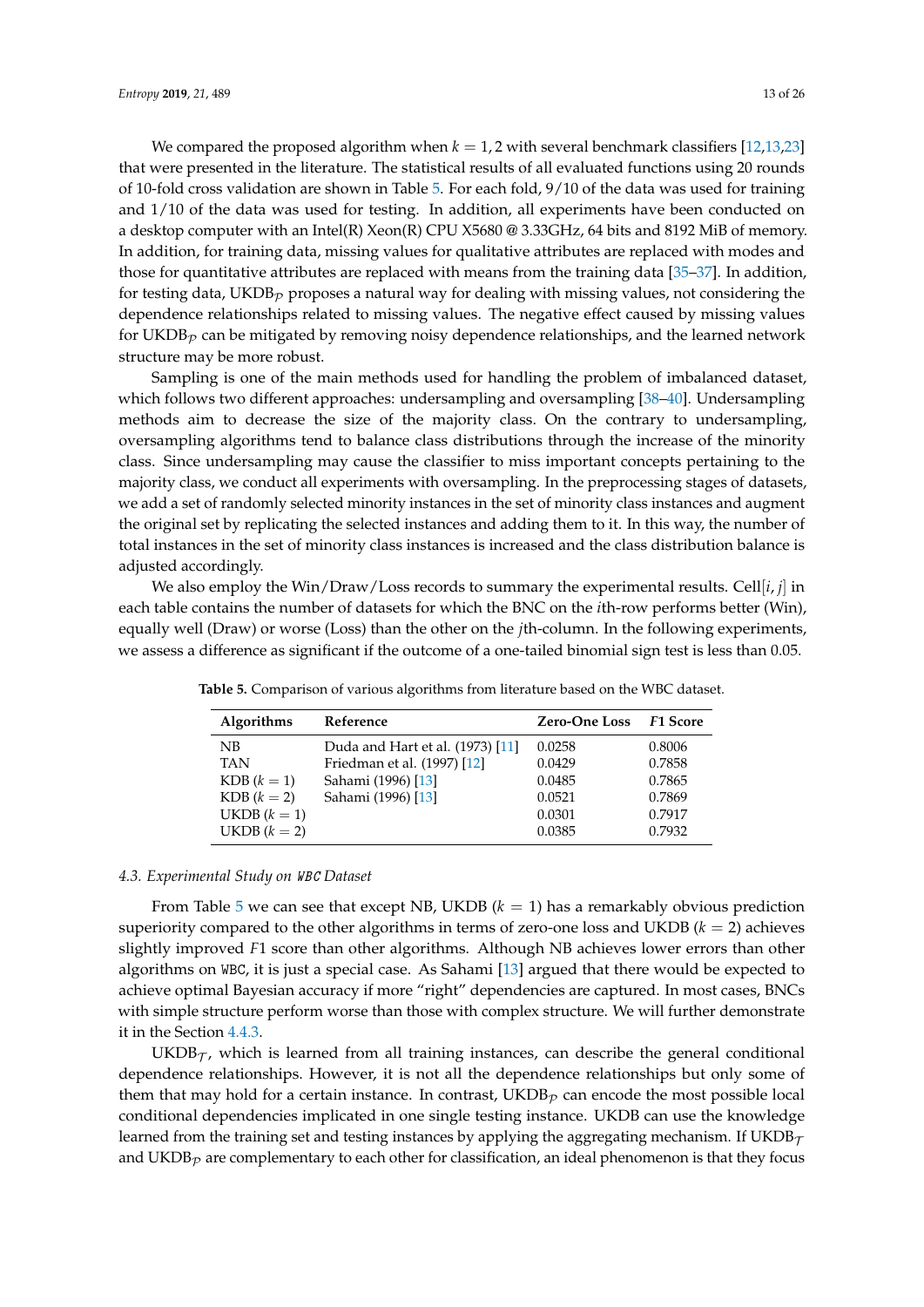on different key points. To prove this, we take an instance from WBC dataset for case study, and the detail of the instance is shown as follows,

$$
\mathcal{P} = \{x_1 = 9, x_2 = 5, x_3 = 8, x_4 = 1, x_5 = 2, x_6 = 3, x_7 = 2, x_8 = 1, x_9 = 5\}
$$

By comparing MI  $I(X_i; C)$ ,  $\bar{X} = \{X_2, X_3, X_6\}$  are the first three key attributes for UKDB $\tau$ . Whereas by comparing  $I(x_i; C)$ ,  $\hat{X} = \{X_4, X_5, X_8\}$  are the first three for UKDB<sub>P</sub>. The marginal probabilities of each attribute value in  $\mathcal P$  are shown in Table [6.](#page-13-0) From Table [6,](#page-13-0) for any attribute value  $x_i$  ( $X_i \in \hat X$ ) and  $x_j$  ( $X_j \in \overline{X}$ ),  $P(x_i) > P(x_j)$  always holds. Then for attribute  $X_k$ , it is more possible that  $P(x_k|x_i,c) >$  $P(x_k|x_j, c)$ ( $k \neq i$  and  $k \neq j$ ). To maximize the joint probability  $P(x, c)$ , as [\(10\)](#page-6-0) suggests, an ideal condition is that each underlying conditional probability will be maximized. Obviously, UKDB<sub>p</sub> can achieve a much more reasonable attribute order.

**Table 6.** Attribute values in  $P$  and corresponding marginal probabilities.

<span id="page-13-0"></span>

| $\mathcal{X}$ |  |  | $x_1 = 9$ $x_2 = 5$ $x_3 = 8$ $x_4 = 1$ $x_5 = 2$ $x_6 = 3$ $x_7 = 2$ $x_8 = 1$ $x_9 = 5$ |  |  |
|---------------|--|--|-------------------------------------------------------------------------------------------|--|--|
|               |  |  | $P(x_i)$ 0.0200 0.0429 0.0401 0.5823 0.5522 0.0401 0.2375 0.6338 0.0086                   |  |  |

<span id="page-13-1"></span>Generally, as Figure [7](#page-13-1) shows, dependency types in BNCs can be divided into two types: one is the direct dependence relationship (indicated in the Figure [7a](#page-13-1) by the solid line), such as the relationships between variables *U* and *V*; another is the conditional dependence relationship (indicated in the Figure [7b](#page-13-1) by the dotted line), such as the relationships between variables *V* and *W* given *U*. To interpret the effect of dependency types to UKDB, a simulation study has been carried out on dataset WBC.



**Figure 7.** The dependency types in BNCs.

Figures [8](#page-14-0) and [9](#page-14-1) respectively show the network structures of UKDB $_{\tau}$  and UKDB<sub> $_{\mathcal{D}}$ </sub> on dataset WBC when  $k = 1$ , where UKDB<sub>P</sub> is based on testing instance P. The parent attribute of class variable is annotated in black. We can see clearly the differences in direct and conditional dependencies between them. For UKDB $\tau$ , attribute  $X_8$  and class C have direct dependence relationships with other attributes, and *X*<sup>2</sup> is the key attribute that has conditional dependence relationships with almost all the other attributes. In contrast, for  $UKDB<sub>p</sub>$ ,  $X<sub>3</sub>$  and *C* have direct dependence relationships with other attributes, and *X*<sup>4</sup> plays the main role instead and is the common parent of only 3 out of 8 other attributes. In Figure [10](#page-14-2) another structure is presented for the testing instance  $\mathcal{P}' = \{5, 3, 3, 3, 6, 10, 3, 1, 1\}$  that is different from the structure obtained for instance  $\mathcal{P} = \{9.5, 8, 1, 2, 3, 2, 1, 5\}$ . These examples illustrate the personalized structure (e.g., Figure [9\)](#page-14-1) generated from our targeted learning for given testing instance are discriminative not only with the domain structure (e.g., Figure [8\)](#page-14-0) but also other personalized structure (e.g., Figure [10\)](#page-14-2) learned from other testing instance. In the next section, we will prove that the ensemble of these discriminative BNCs can use the knowledge learned from the training set and testing instances to achieve better classification performance.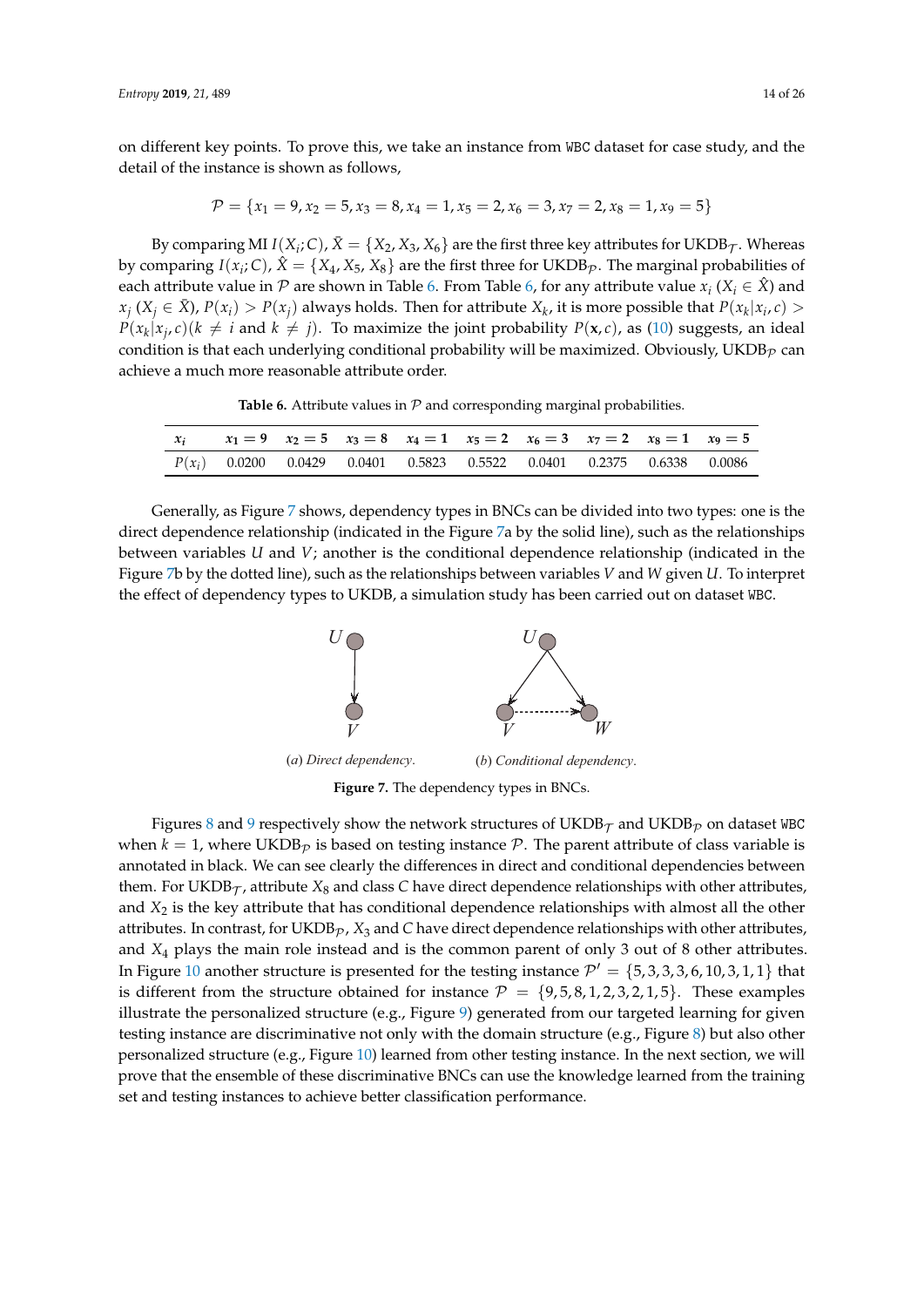<span id="page-14-0"></span>

<span id="page-14-1"></span>**Figure 8.** The network structure of  $UKDB<sub>T</sub>$  corresponding to breast cancer dataset.



<span id="page-14-2"></span>**Figure 9.** The network structure of UKDB<sub>p</sub> corresponding to testing instance  $P = \{9,5,8,1,2,3,2,1,5\}$  in breast cancer dataset.



**Figure 10.** The network structure of UKDB<sub>P</sub> corresponding to testing instance  $P' = \{5,3,3,3,6,10,3,1,1\}$ in breast cancer dataset.

#### *4.4. Further Experiments on Other Datasets*

## 4.4.1. The Effect of Values of *k*

We firstly compared the classification performance of KDB and UKDB with the same values of *k*. Since the restrictions of currently available hardware place some requirements on the software and the complexity of the probability table increases exponentially as *k* increases, to achieve the trade-off between classification performance and efficiency, we respectively compared KDB and UKDB with  $k = 1$  and  $k = 2$  on 10 datasets (described in Table [4\)](#page-11-0). The detailed results in terms of zero-one loss can be found in Table [A1](#page-22-0) in Appendix [A.](#page-21-0)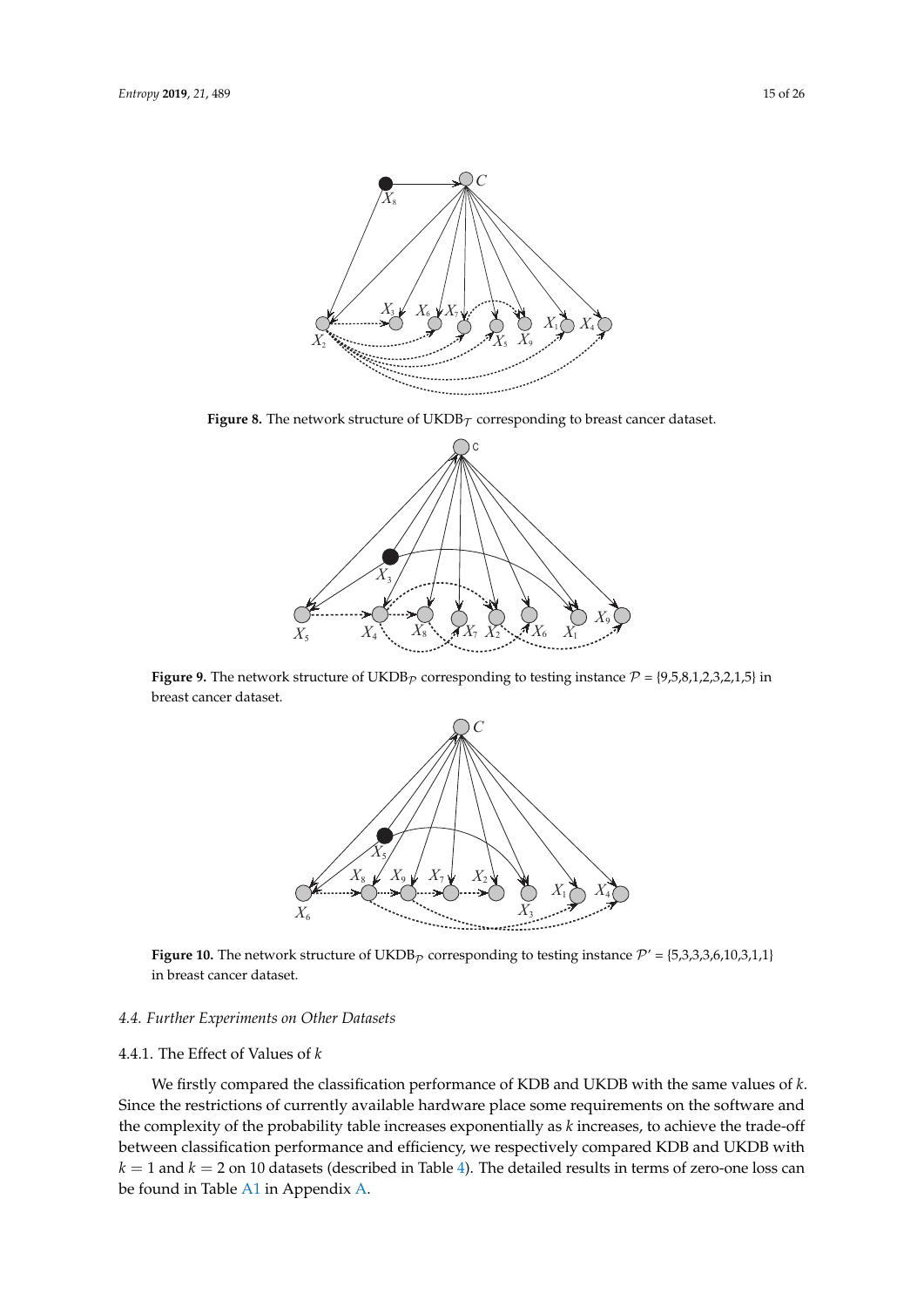As shown in Table [7,](#page-15-1) for UKDB, the model with  $k = 2$  achieves significant advantages over the one with  $k = 1$  and results in Win/Draw/Loss of  $6/2/2$ . In addition, there are only two datasets, i.e., Dis and Mushroom, have larger results of zero-one loss with UKDB, which indicates that UKDB  $(k = 2)$  seldom performs worse than UKDB  $(k = 1)$ . In addition, for many datasets, UKDB  $(k = 2)$ substantially improved the classification performance of UKDB  $(k = 1)$ , for example, the decrease from 0.0644 to 0.0414 for the datasets Adult.

<span id="page-15-1"></span>**Table 7.** Win/Draw/Loss comparison results of UKDB  $(k = 1)$  and UKDB  $(k = 2)$  in terms of zero-one loss.

| <b>Win/Draw/Loss</b> | UKDB $(k = 1)$ |  |
|----------------------|----------------|--|
| UKDB $(k = 2)$       | 6/2/2          |  |

#### 4.4.2. The Effect of Missing Values

As mentioned above, for training data, missing values for qualitative attributes are replaced with modes and those for quantitative attributes are replaced with means from the training data [\[35](#page-25-3)[–37\]](#page-25-4). In addition, for testing data,  $UKDB<sub>P</sub>$  proposes a natural way for dealing with missing values, not considering the dependence relationships related to missing values. The negative effect caused by missing values for  $UKDB<sub>p</sub>$  can be mitigated by removing noisy dependence relationships, and the learned network structure may be more robust.

In this section, to prove that UKDB has the ability to mitigate the negative effect caused by missing values in testing instance, we also present a simulation experiment to investigate the effect of missing values to UDKB. We choose datasets with no missing values from Table [4.](#page-11-0) In addition, there are three datasets satisfying this conditions, i.e., Chess, Magic and Spambase. To compare the algorithm on a controlled situation, when classifying testing instances, we manually and randomly delete 5% of attribute values in each instance.

Table [8](#page-15-2) shows the detailed results of UKDB  $(k = 2)$  on two sets of data with and without missing values in terms of zero-one loss. As can be seen, although some attribute values of testing instances have been deleted, the results of zero-one loss on these 3 datasets are similar to the one without missing values (we assess a difference as significant if the outcome of a one-tailed binomial sign test is less than 0.05), i.e., UKDB has the ability to mitigate the negative effect caused by missing values in testing instance.

|          | <b>Results with Missing Values</b> | <b>Results without Missing Values</b> |
|----------|------------------------------------|---------------------------------------|
| Chess    | $0.04247 + 0.0071$                 | $0.0414 + 0.0061$                     |
| Magic    | $0.2001 \pm 0.0203$                | $0.1987 + 0.0101$                     |
| Spambase | $0.0760 \pm 0.0153$                | $0.0732 \pm 0.0144$                   |

<span id="page-15-2"></span>**Table 8.** Detailed results of UKDB (*k* = 2) on two sets of data with and without missing values in terms of zero-one loss.

<span id="page-15-0"></span>4.4.3. The Effect of Criterion Used to Measure the Strength of the Dependence between the Variables

Our proposed algorithm, UKDB, is using MI and CMI (or LMI and CLMI) to measure the strength of the dependence between attributes. Actually, UKDB could use others. Since the efficiency of the UKDB depends on the efficiency of MI and CMI, we use another criterion, pointwise mutual information (PMI) and pointwise conditional mutual information (PCMI) to compare and to show in which situations MI and CMI is more (or less) efficient. In contrast to MI and CMI, PMI and PCMI refer to single events, whereas MI and CMI refer to the average of all possible events [\[41\]](#page-25-7).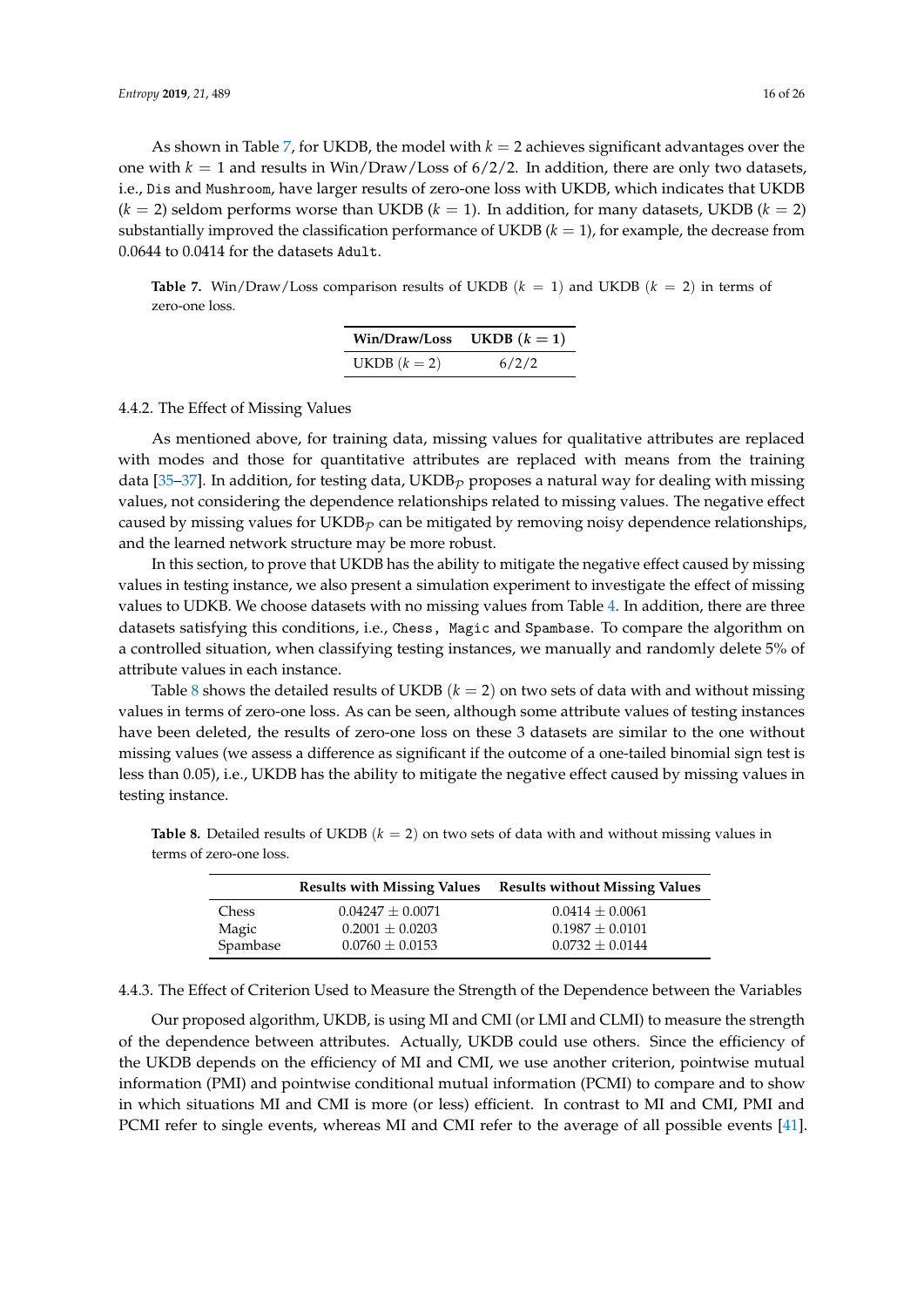In computational linguistics, PMI and PCMI have been used for finding collocations and associations between words [\[41\]](#page-25-7). They can be calculated as follows:

$$
PMI(x; c) = \log \frac{P(x, c)}{P(x)P(c)}.
$$
\n(20)

$$
PCMI(xi; xj|c) = log \frac{P(xi, xj|c)}{P(xi|c)P(xj|c)}.
$$
\n(21)

Table [9](#page-16-0) shows the Win/Draw/Loss comparison results of UKDB  $(k = 2)$  with  $\{MI, CM\}$ and {PMI, PCMI}. The corresponding detailed results can be found in Table [A2](#page-22-1) in Appendix [A.](#page-21-0) As can be seen, UKDB  $(k = 2)$  with  $\{MI, CM\}$  achieves lower error more often than the one with {PMI, PCMI}. To identify the efficiency between UKDB (*k* = 2) with different information-based criteria to measure the dependence relationships between attributes, we present the results of average running computational time for UKDB  $(k = 2)$  with  $\{ML, CMI\}$  and  $\{PMI, PCMI\}$  in Table [10.](#page-16-1) The results in Table [10](#page-16-1) reinforce what the orders of complexity for these two algorithms indicated, i.e., UKDB  $(k = 2)$  with  $\{MI, CM\}$  needs more time to build model than the one with  $\{PMI, PCMI\}$ on most datasets. For example, on dataset Census-Income, the running computational time of UKDB with  $\{PMI, PCMI\}$  is almost 1.84 times faster than the one with  $\{MI, CMI\}$  (as highlighted in bold in the table). Thus, although UKDB with  $\{PMI, PCMI\}$  is more efficient than the one with  $\{MI, CMI\}$ in terms of average running computational time, UKDB with {MI, CMI} has better classification performance in terms of zero-one loss at the cost of increasing less computational time.

<span id="page-16-0"></span>**Table 9.** Win/Draw/Loss comparison results of UKDB  $(k = 2)$  with  $\{ML, CM\}$  and  $\{PMI, PCMI\}$ .

| Win/Draw/Loss                     | UKDB $(k = 2)$ with {PMI, PCMI} |
|-----------------------------------|---------------------------------|
| UKDB $(k = 2)$ with $\{MI, CMI\}$ | 5/5/0                           |

<span id="page-16-1"></span>**Table 10.** The average results of running computational time for UKDB  $(k = 2)$  with  $\{MI, CM\}$  and {PMI, PCMI}.

|                 | Time (s)                          |                                 |  |  |
|-----------------|-----------------------------------|---------------------------------|--|--|
| <b>Datasets</b> | UKDB $(k = 2)$ with $\{MI, CMI\}$ | UKDB $(k = 2)$ with {PMI, PCMI} |  |  |
| Hypothyroid     | 0.1139                            | 0.0688                          |  |  |
| Chess           | 0.0641                            | 0.0368                          |  |  |
| Dis             | 0.1969                            | 0.1172                          |  |  |
| <b>Sick</b>     | 0.1999                            | 0.1203                          |  |  |
| Spambase        | 2.0921                            | 1.1009                          |  |  |
| Musk            | 9.4360                            | 4.7562                          |  |  |
| Mushroom        | 0.2656                            | 0.1631                          |  |  |
| Magic           | 0.1420                            | 0.1117                          |  |  |
| Adult           | 0.7436                            | 0.5131                          |  |  |
| Census-Income   | 83.6734                           | 45.5719                         |  |  |
| Total           | 5.2560                            | 9.6928                          |  |  |

#### 4.4.4. UKDB vs. NB, TAN and KDB

Although NB ranked the highest among all algorithms on WBC database in terms of zero-one loss and F1, the conditional independence assumption of NB is not true in most cases, furthermore, many researchers found that general algorithm performs better than NB in most cases [\[12,](#page-24-6)[13,](#page-24-7)[18–](#page-24-12)[20\]](#page-24-23). Thus, it is necessary to have more general algorithm even if NB works the best in some cases.

In this section, we will demonstrate that the advantages of UKDB are due to its flexible high-dependence representation when dealing with large datasets. Since UKDB with *k* = 2 achieves lower results of zero-one loss more often than the one with  $k = 1$ , we compare UKDB  $(k = 2)$  with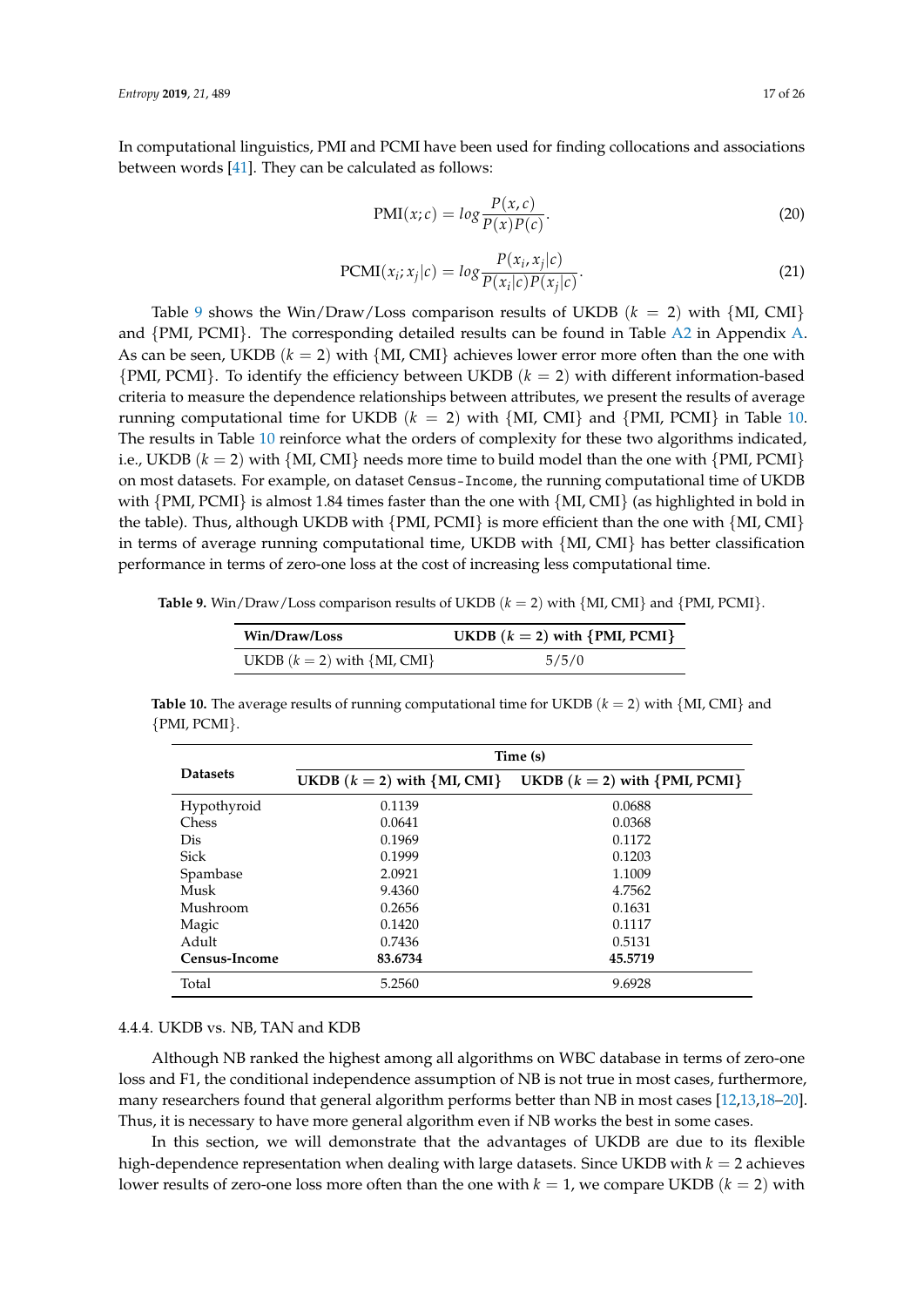other lower-dependence BNCs, i.e., NB (0-dependence) and TAN (1-dependence). The experimental results of KDB (2-dependence when  $k = 2$ ) are also shown for object reference. The derailed results of the average zero-one loss, bias and variance on 10 datasets (described in Table [4\)](#page-11-0) are presented in Appendix [A,](#page-21-0) respectively.

Table [11](#page-17-0) shows the corresponding Win/Draw/Loss comparison results of different BNCs.

The results of zero-one loss in Table [11](#page-17-0) reveal some patterns that confirm the hypothesis proposed above. As can be seen, TAN performs better than NB on 8 datasets and never worse. KDB performs better than TAN on 5 datasets and never worse. UKDB performs the best among all classifiers. It proved that the superior classification performance of NB on dataset WBC is just a special case. NB, TAN, KDB and UKDB can represent different degrees of dependence relationship. In general, as structure complexity increases, higher-dependence BNCs enjoy significant advantage in classification over lower-dependence BNCs on most cases.

From Table [11,](#page-17-0) in terms of bias, TAN still performs better than NB, and KDB performs better than TAN. However, the advantage of UKDB over KDB is not so significant. Higher-dependence BNCs can represent more conditional dependencies, which in general help these models to approximate the correct value of conditional probability *P*(*x<sup>i</sup>* |Π*<sup>i</sup>* , *c*). From Table [11,](#page-17-0) in terms of variance, NB achieves the lowest variance because there exists no structure learning for it and its structure remains the same regardless of the change of training data. TAN performs better than KDB on 5 datasets and worse on 3 datasets. UKDB performs better than TAN on 5 datasets and worse on 3 datasets, and it performs better than KDB on 7 datasets and worse on 2 datasets. This also emphasizes that the robustness of UKDB is only second to NB. UKDB enjoys significant advantage over TAN and KDB in terms of bias and variance. Simple network structure may result in underfitting whereas complex one may result in overfitting. It is very difficult for a BNC to achieve the trade-off between structure complexity and classification performance. However, mining the possible dependence relationships implicated in testing instance helps to alleviate the negative effect caused by overfitting while improving the classification accuracy.

|             | <b>Classifier</b> | N <sub>B</sub> | <b>TAN</b>  | $KDB (k = 2)$ |
|-------------|-------------------|----------------|-------------|---------------|
| $0-1$ loss  | <b>TAN</b>        | $8-2-0$        |             |               |
|             | $KDB (k = 2)$     | $9 - 1 - 0$    | $5 - 5 - 0$ |               |
|             | UKDB $(k = 2)$    | $10-0-0$       | $7 - 2 - 1$ | $6 - 3 - 1$   |
| <b>Bias</b> | <b>TAN</b>        | $9 - 0 - 1$    |             |               |
|             | $KDB (k = 2)$     | $9 - 0 - 1$    | $5 - 5 - 0$ |               |
|             | UKDB $(k = 2)$    | $9 - 0 - 1$    | $6-4-0$     | $2 - 8 - 0$   |
| Variance    | <b>TAN</b>        | $3-0-7$        |             |               |
|             | $KDB (k = 2)$     | $4 - 0 - 6$    | $3 - 2 - 5$ |               |
|             | UKDB $(k = 2)$    | $3 - 2 - 5$    | $5 - 3 - 2$ | $7 - 1 - 2$   |

<span id="page-17-0"></span>

|                    | Table 11. The Win/Draw/Loss comparison results of different BNCs in terms of zero-one loss, |  |  |  |  |  |
|--------------------|---------------------------------------------------------------------------------------------|--|--|--|--|--|
| Bias and Variance. |                                                                                             |  |  |  |  |  |

To attest the effective superiority of the UKDB, we use the Friedman test [\[42\]](#page-25-8) for comparison of all alternative algorithms on other 10 datasets in Table [4.](#page-11-0) The null hypothesis of the Friedman test is that there is no difference in average ranks. With 4 algorithms and 10 datasets, the Friedman test is distributed according to the *F* distribution with  $4 - 1 = 3$  and  $(4 - 1) \times (10 - 1) = 27$  degrees of freedom. The critical value of  $F(3, 27)$  for  $\alpha = 0.05$  is 2.9603. The result of Friedman test for zero-one loss is  $22.25 > 2.9603$  with  $p < 0.001$ . Hence, we reject the null hypothesis. That is to say, the seven algorithms are not equivalent in terms of zero-one loss results. The average ranks of zero-one loss of different classifiers are {NB(3.8000), TAN(2.8000), KDB(2.2000), UKDB(1.2000)}, and the minimum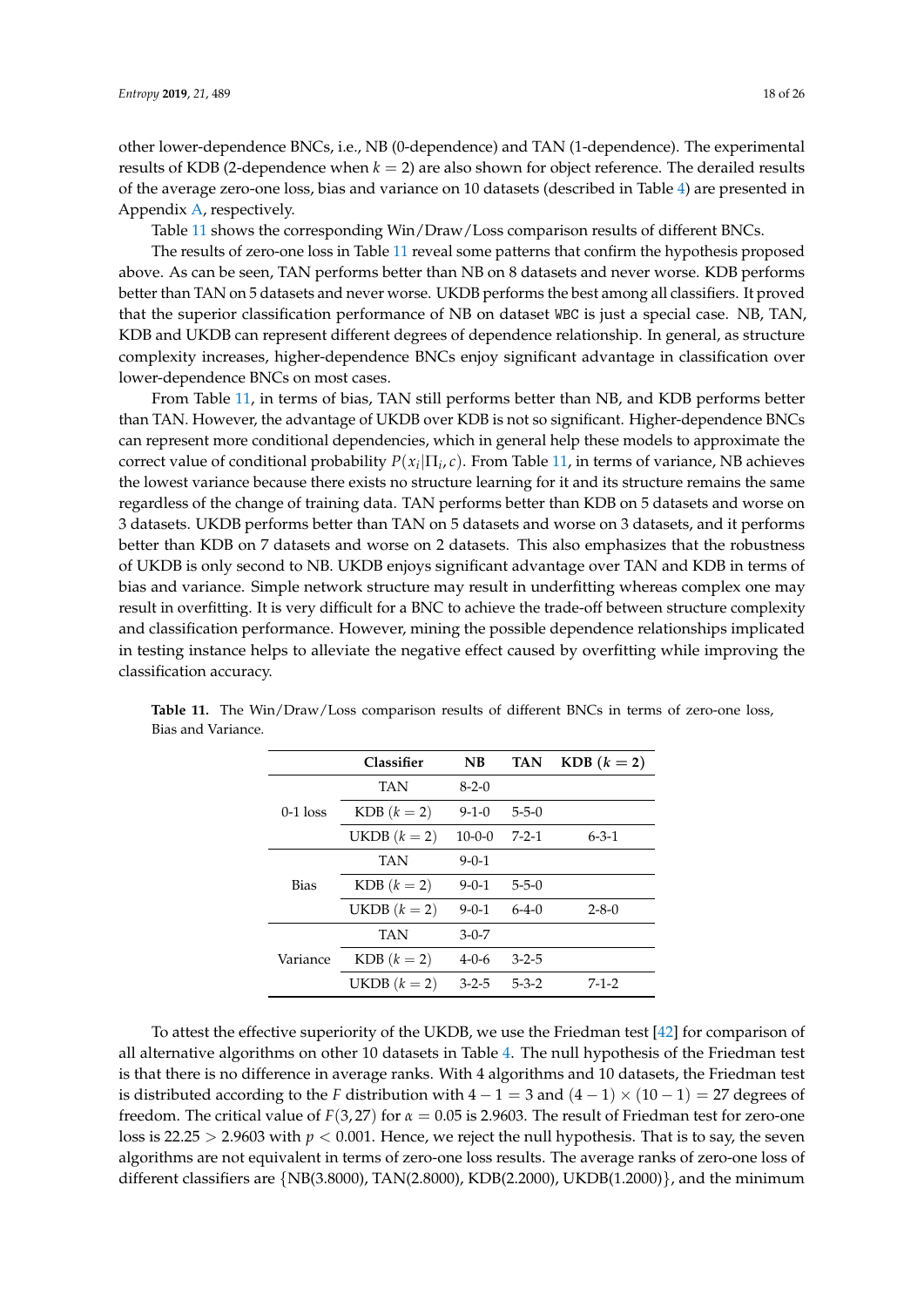required difference of mean rank is 0.6701, i.e., the rank of UKDB is better than that of other algorithms, followed by KDB, TAN and NB. UKDB has significant statistical difference with NB, TAN and KDB.

The ROC cures for NB, TAN, KDB  $(k = 2)$  and UKDB  $(k = 2)$  on 10 datasets are presented in Figure [11,](#page-18-0) respectively. The X-axis represents (1 - specificity) and Y-axis represents sensitivity. The area under the curve (AUC) is an effective and combined measure of sensitivity and specificity for assessing inherent validity of a diagnostic test [\[33\]](#page-25-1). The value of AUC closer to 1 indicates better performance of the test. According to the values of AUC, UKDB performs lower results more often than other algorithms, especially on datasets Adult, Chess, Magic, Musk and Sick. Compared with KDB, UKDB achieves similar values of AUC on 4 datasets (Dis, Hypothyroid, Mushroom and Spambase), i.e., UKDB also has significant advantages with NB, TAN and KDB in terms of ROC cures.

<span id="page-18-0"></span>

**Figure 11.** The ROC cures for NB, TAN, KDB  $(k = 2)$  and UKDB  $(k = 2)$  on 10 datasets.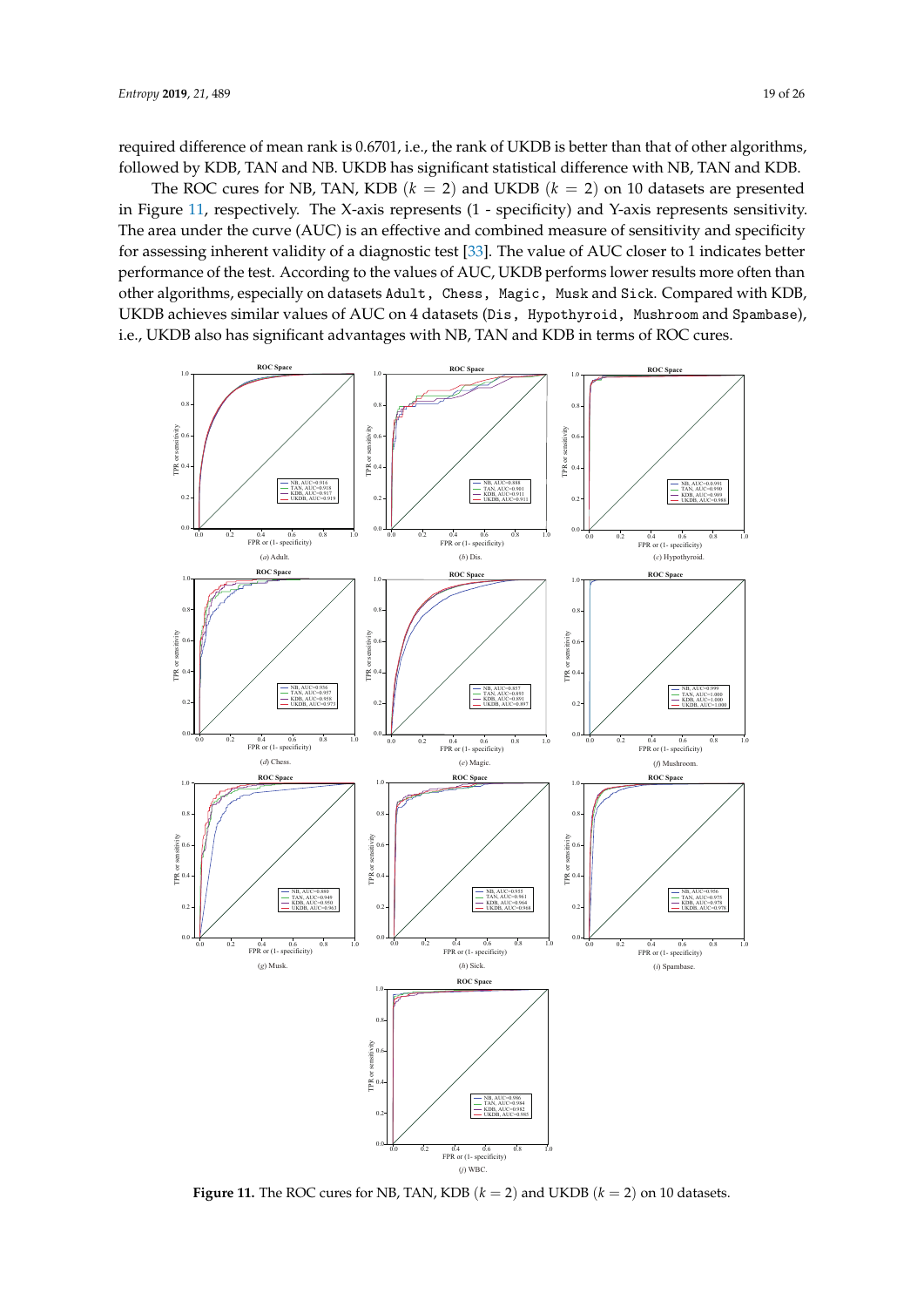To further demonstrate the performance of UKDB over KDB, we employ the goal difference (GD) [\[19](#page-24-24)[,21\]](#page-24-13). Suppose there are two classifiers *A* and *B*, the value of *GD* can be computed as follow:

$$
GD(A;B|\mathcal{T}) = |win| - |loss|,
$$
\n(22)

where  $\tau$  is the datasets,  $|win|$  and  $|loss|$  represent the number of datasets on which  $A$  performs better or worse than *B*, respectively.

Figure [12](#page-19-0) shows the fitting curve of  $GD(UKDB; KDB|S_t)$  in terms of 0-1 loss. The X-axis shows the indexes of different datasets, referred to as *t*, which correspond to that described in Table [4.](#page-11-0) In addition, the Y-axis corresponds to the value of *GD*(UKDB;KDB| $S_t$ ), where  $S_t = \{D_m | m \le t\}$  and  $D_m$  is the dataset with index *m*. As can be seen, UKDB enjoys significant advantages over KDB in terms of 0-1 loss when the number of instances  $\leq$ 4000 (3 wins and 1 draw) or  $>$ 10,000 (3 wins), otherwise the advantage is not significant (2 draws and 1 loss).

<span id="page-19-0"></span>Figure [13](#page-19-1) shows the fitting curve of  $GD(UKDB; KDB | \mathcal{S}_n)$  in terms of 0-1 loss. The X-axis shows the number of attributes for different datasets, referred to as *n*, which correspond to that described in Table [4.](#page-11-0) In addition, the Y-axis corresponds to the value of  $GD(UKDB; KDB|S<sub>n</sub>)$ , where  $S_n = \{D_{n'}|n' \leq n\}$  and  $D_{n'}$  is the dataset with  $n'$  attributes. We can see that when the number of attributes >22, the advantage of UKDB over KDB is significant in terms of 0-1 loss (4 wins and 3 draws), otherwise the advantage is not significant (2 wins and 1 loss).



<span id="page-19-1"></span>**Figure 12.** The fitting curve of  $GD(UKDB; KDB | \mathcal{S}_t)$  in terms of 0-1 loss.



**Figure 13.** The fitting curve of  $GD(UKDB; KDB | \mathcal{S}_n)$  in terms of 0-1 loss.

# 4.4.5. UKDB vs. Target Learning

Target learning [\[16\]](#page-24-10) is a framework that takes each unlabeled testing instance  $P$  as a target and builds a specific Bayesian model BNC<sub>p</sub> to complement BNC<sub>T</sub> learned from training data T. It respectively uses TAN and KDB as the base classifier to clarify the superiority of target learning (which referred to as TAN*<sup>e</sup>* and KDB*<sup>e</sup>* ).

We have conducted experiments with  $\text{TAN}^e$  and  $\text{KDB}^e$   $(k=2)$  on 10 datasets (described in Table [4\)](#page-11-0). The detailed zero-one loss results of all alternative algorithms are presented in Table [A6](#page-23-3) in Appendix [A.](#page-21-0)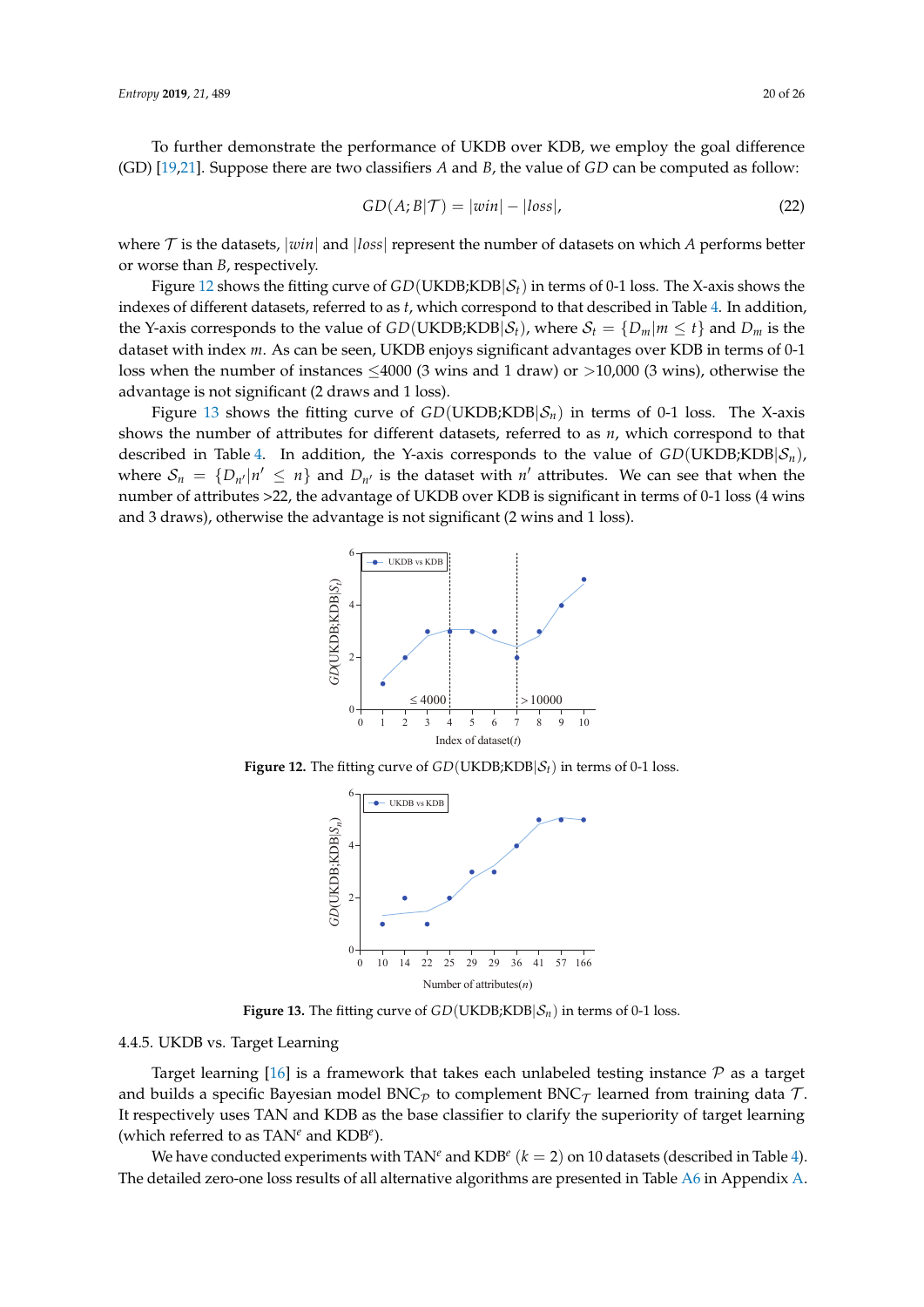Table [12](#page-20-0) shows the Win/Draw/Loss comparison results of  $TAN^e$ ,  $KDB^e$  and UKDB  $(k = 2)$  in terms of zero-one loss. As can be seen, UKDB achieves lower values of zero-one loss more often than TAN<sup>e</sup> and KDB<sup>e</sup>, for example, the decrease from  $0.4821 \pm 0.0037$  (TAN<sup>e</sup>) or  $0.4781 \pm 0.0039$  (KDB<sup>e</sup>) to  $0.1537 \pm 0.0045$  (UKDB) for the dataset Abalone.

<span id="page-20-0"></span>**Table 12.** Win/Draw/Loss comparison results of TAN<sup>e</sup>, KDB<sup>e</sup> and UKDB ( $k = 2$ ) in terms of zero-one loss.

| Win/Draw/Loss  | $TAN^e$ | $KDB^e$ $(k = 2)$ |
|----------------|---------|-------------------|
| UKDB $(k = 2)$ | 7/2/1   | 6/4/0             |

The Friedman test was also performed for these three algorithms on 10 datasets. The final result is  $5.6862 > F(2, 18) = 3.5546$  with  $p < 0.001$ . This means that at  $\alpha = 0.05$ , there is evidence to reject the null hypothesis that all algorithms are equivalent. The average ranks of zero-one loss of these three algorithms are {TAN*<sup>e</sup>* (2.4500), KDB*<sup>e</sup>* (2.2500), UKDB(1.3000)}, and the minimum required difference of mean rank is 0.7655, which demonstrates that UKDB has significant statistical difference with TAN*<sup>e</sup>* and KDB*<sup>e</sup>* .

# 4.4.6. UKDB vs. ETAN

Cassio P. de Campos et al. [\[43\]](#page-25-9) proposed an extended version of the TAN, ETAN, which also does not require attributes to be connected to the class. Based on a modification of Edmonds' algorithm, its structure learning procedure explores a superset of the structures that are considered by TAN, yet achieves global optimality of the learning score function in a very efficient way.

Since it shares similarities with UKDB  $(k = 1)$ , we have conducted experiments with ETAN on 10 datasets (described in Table [4\)](#page-11-0). The detailed zero-one loss results can be found in Table [A7](#page-23-4) in Appendix [A.](#page-21-0) The Win/Draw/Loss comparison results are presented in Table [13.](#page-20-1) As can be seen, UKDB obtains lower error than ETAN more often than the reverse. Although ETAN is an efficient algorithm and has similar unrestricted Bayesian network structure with UKDB (*k* = 1), it is a single model. On the contrary, UKDB is an ensemble algorithm.

<span id="page-20-1"></span>**Table 13.** Win/Draw/Loss comparison results of ETAN, UKDB (*k* = 1) and UKDB (*k* = 2) in terms of zero-one loss.

| Win/Draw/Loss  | <b>ETAN</b> | UKDB $(k = 2)$ |
|----------------|-------------|----------------|
| UKDB $(k=1)$   | 6/2/2       |                |
| UKDB $(k = 2)$ | 7/1/2       | 6/2/2          |

The corresponding results of Friedman test for these three algorithms on 10 datasets is  $4.0435 > F(2, 18) = 3.5546$  with  $p < 0.001$ . The corresponding average ranks in terms of zero-one loss are {ETAN(2.5000), UKDB ( $k = 1$ )(2.1000), UKDB( $k = 2$ )(1.3000)}, and the minimum required difference of mean rank is 0.8227, which demonstrates that the rank of UKDB  $(k = 2)$  is better than that of other algorithms, followed by  $UKDB(k = 1)$  and ETAN. UKDB  $(k = 2)$  has significant statistical difference with ETAN.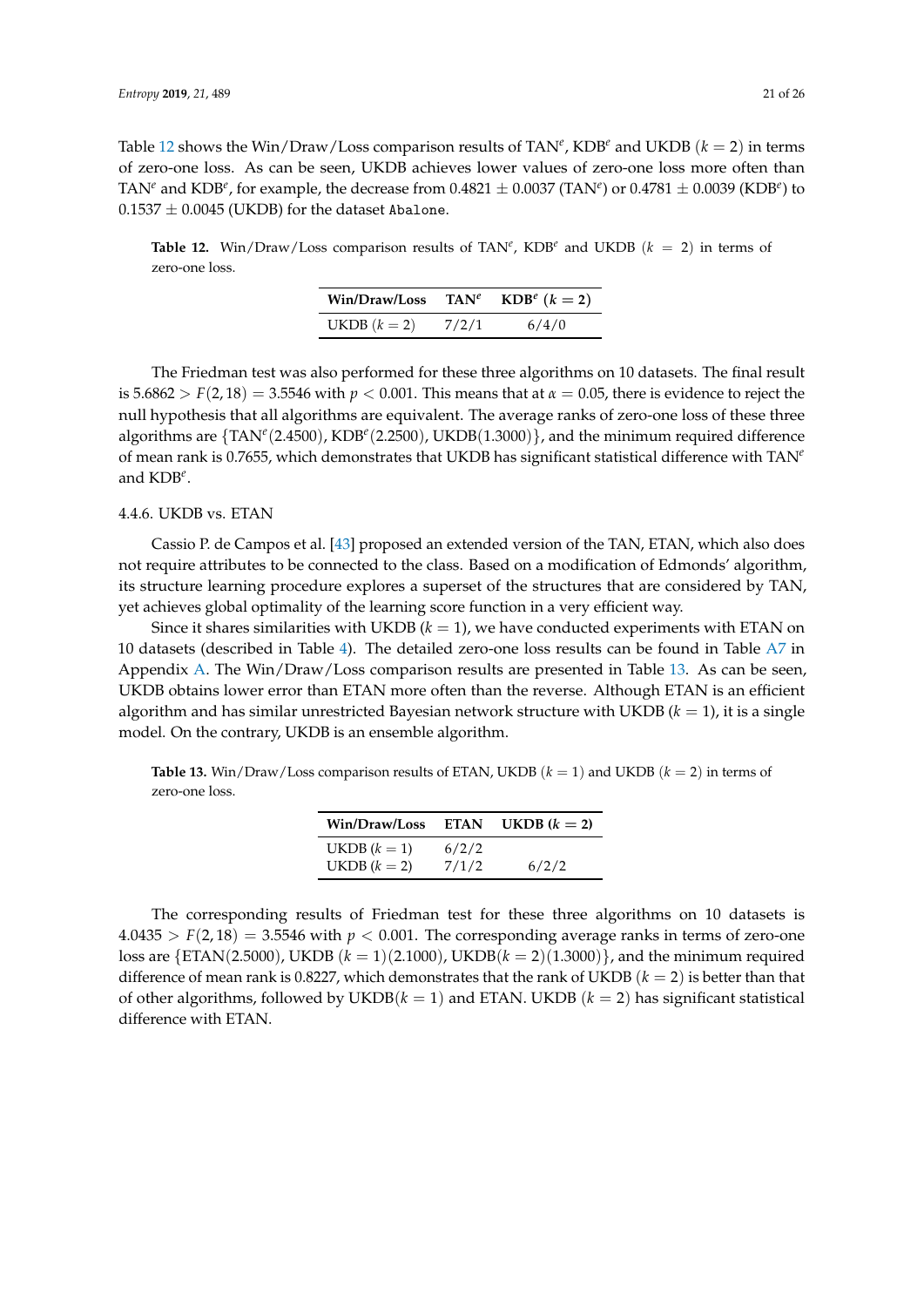# **5. Conclusions**

In this paper, we have proposed to extend KDB from restricted BNC to unrestricted one by applying Markov blanket. The final classifier, called UKDB, demonstrates better classification performance with high expressivity, enhanced robustness and tight coupling. For each testing instance  $P$ , an appropriate local Bayesian classifier UKDB<sub>P</sub> is built using the same learning strategy as that of UKDB $<sub>\tau</sub>$  learned from training data T. Compared with other state-of-the-art BNCs, the novelty of</sub> UKDB is that it can use the information mined from labeled and unlabeled data to make joint decisions. From the case study we can see that given testing instances  $P_1$  and  $P_2$ , the weights of dependence relationships between the same pair of attribute values may differ that makes the topology of UKDB $_{\mathcal{P}_1}$ distinguish from that of UKDB $_{\mathcal{P}_2}.$  Besides, the model is learned directly from the data in some field, and it can only express part of domain knowledge, i.e., datasets are only part of the field, and the knowledge of statistics may be contrary to expert knowledge. Some of the mined knowledge does not conform to the knowledge of medical experts, which requires the discrimination of expert knowledge. Thus, if given expertise in medicine, the network structures of UKDB<sub>p</sub> and UKDB<sub>T</sub> will be improved.

Given a limited number of instances, the accuracy of probability estimation determines the robustness of dependence relationships, and then determines the structure complexity of BNCs. The characteristic of tight coupling helps UKDB improve the probability estimation. UKDB has been compared experimentally with some state-of-the-art BNCs with different structure complexities. Although KDB and UKDB are of the same structure complexity, UKDB presents superior advantage over KDB in terms of classification accuracy (zero-one loss) and robustness (bias and variance). The independence assumption of NB rarely holds for all instances but may hold for specific instance. However, high-dependence BNCs, e.g., TAN, KDB and UKDB focus on the interdependence between attributes but disregard the independence between attribute values. If the independence in testing instance can be measured and identified,  $\mathrm{UKDB}_\mathcal{P}$  can provide a much more competitive representation.

Target learning is related to dependence evaluation when attributes take specific values. Because the proposed UKDB<sub>p</sub> is based on UKDB, it needs enough data to learn accurate conditional probability during structure learning. Thus, in practical applications, the inaccurate estimate of conditional probability for some attribute values, e.g., *P*(*x<sup>i</sup>* |Π, *c*), may lead to noise propagation in the estimate of joint probability  $P(c, x)$ . This situation is more obvious while dealing with datasets with less attributes. Therefore, our further research is to decide the appropriate estimate of conditional probability needed for this purpose and to seek alternative methods, e.g., Laplace correction.

**Author Contributions:** All authors have contributed to the study and preparation of the article. All authors have read and approved the final manuscript.

**Funding:** This work was supported by the National Science Foundation of China (Grant No. 61272209 and No. 61872164).

**Conflicts of Interest:** The authors declare no conflict of interest.

#### <span id="page-21-0"></span>**Appendix A**

Table [A1](#page-22-0) shows the detailed results of zero-one loss for KDB  $(k = 1)$ , KDB  $(k = 2)$ , UKDB  $(k = 1)$ and UKDB $(k = 2)$  on 10 datasets (described in Table [4\)](#page-11-0). Table [A2](#page-22-1) shows the detailed results of zero-one loss for UKDB (*k* = 2) with {MI, CMI} and {PMI, PCMI} on 10 datasets (described in Table [4\)](#page-11-0). Tables [A3](#page-22-2)[–A5](#page-23-5) show the detailed experimental results of average zero-one loss, bias and variance for NB, TAN, KDB and UKDB (*k* = 2) on 10 datasets (described in Table [4\)](#page-11-0), respectively. Table [A6](#page-23-3) shows the detailed zero-one loss results of TAN*<sup>e</sup>* , KDB*<sup>e</sup>* and UKDB. In addition, Table [A7](#page-23-4) shows the detailed zero-one loss results of ETAN, UKDB  $(k = 1)$  and UKDB  $(k = 2)$ .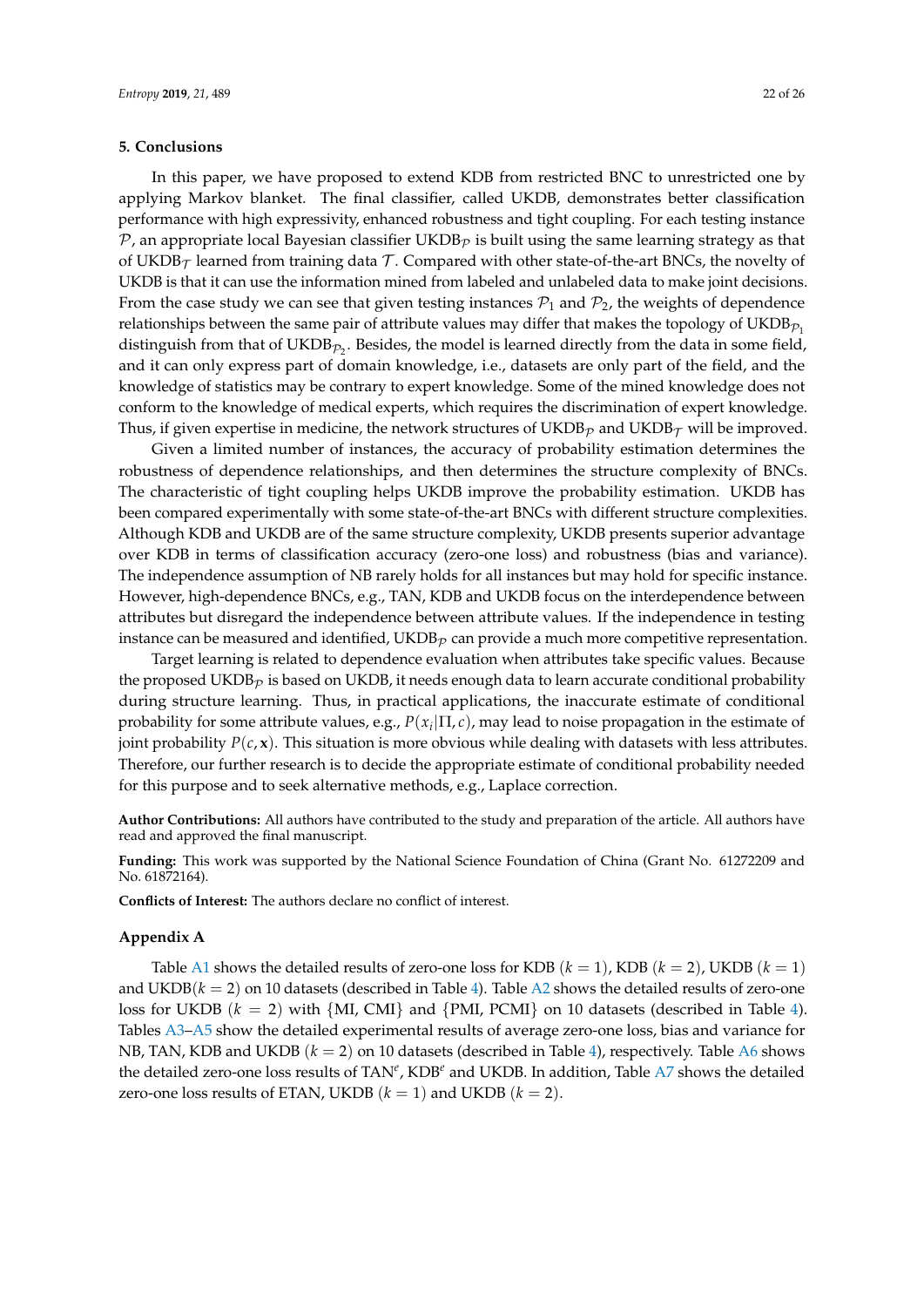| <b>Dataset</b> | $KDB (k = 1)$       | $KDB (k = 2)$       | UKDB $(k = 1)$      | UKDB $(k = 2)$      |
|----------------|---------------------|---------------------|---------------------|---------------------|
| Adult          | $0.1758 \pm 0.0041$ | $0.1852 \pm 0.0036$ | $0.1676 \pm 0.0035$ | $0.1537 \pm 0.0045$ |
| Census-Income  | $0.0736 + 0.0020$   | $0.0767 + 0.0019$   | $0.0740 + 0.0037$   | $0.0689 \pm 0.0022$ |
| Dis            | $0.0186 + 0.0047$   | $0.0196 + 0.0047$   | $0.0141 + 0.0027$   | $0.0177 \pm 0.0047$ |
| Hypothyroid    | $0.0127 \pm 0.0049$ | $0.0124 + 0.0043$   | $0.0121 + 0.0062$   | $0.0112 \pm 0.0065$ |
| <b>Chess</b>   | $0.0998 + 0.0023$   | $0.0491 \pm 0.0039$ | $0.0644 + 0.0023$   | $0.0414 \pm 0.0061$ |
| <b>MAGIC</b>   | $0.2042 + 0.0105$   | $0.2139 + 0.0110$   | $0.2021 + 0.0081$   | $0.1987 + 0.0101$   |
| Mushroom       | $0.0007 \pm 0.0007$ | $0.0007 + 0.0009$   | $0.0007 \pm 0.0012$ | $0.0009 \pm 0.0004$ |
| Musk           | $0.0713 \pm 0.0157$ | $0.0684 \pm 0.0166$ | $0.0706 + 0.0197$   | $0.0654 \pm 0.0167$ |
| Sick           | $0.0241 \pm 0.0071$ | $0.0264 + 0.0070$   | $0.0266 \pm 0.0062$ | $0.0262 \pm 0.0067$ |
| Spambase       | $0.0865 \pm 0.0119$ | $0.0742 \pm 0.0142$ | $0.0810 + 0.0126$   | $0.0732 \pm 0.0144$ |

<span id="page-22-0"></span>**Table A1.** Detailed zero-one loss results of KDB  $(k = 1)$ , KDB  $(k = 2)$ , UKDB  $(k = 1)$  and UKDB  $(k = 2)$ . The lowest results from all these BNCs are highlighted in bold.

<span id="page-22-1"></span>**Table A2.** Detailed zero-one loss results of UKDB  $(k = 2)$  with  $\{MI, CM\}$  and  $\{PMI, PCMI\}$ . The lowest results from all these BNCs are highlighted in bold.

| <b>Dataset</b> | UKDB $(k = 2)$ with $\{MI, CMI\}$ | UKDB $(k = 2)$ with {PMI, PCMI} |
|----------------|-----------------------------------|---------------------------------|
| Adult          | $0.1537 \pm 0.0045$               | $0.1569 \pm 0.0039$             |
| Census-Income  | $0.0689 \pm 0.0022$               | $0.0729 \pm 0.0019$             |
| Dis            | $0.0177 \pm 0.0047$               | $0.0181 \pm 0.0047$             |
| Hypothyroid    | $0.0112 \pm 0.0065$               | $0.0116 \pm 0.0047$             |
| <b>Chess</b>   | $0.0414 \pm 0.0061$               | $0.0438 \pm 0.0028$             |
| Magic          | $0.1987 \pm 0.0101$               | $0.2872 \pm 0.0107$             |
| Mushroom       | $0.0009 \pm 0.0004$               | $0.0010 \pm 0.0004$             |
| Musk           | $0.0654 \pm 0.0167$               | $0.0701 \pm 0.0360$             |
| <b>Sick</b>    | $0.0262 \pm 0.0067$               | $0.0267 \pm 0.0070$             |
| Spambase       | $0.0732 \pm .00144$               | $0.0743 \pm 0.0126$             |

<span id="page-22-2"></span>**Table A3.** Experimental results of average zero-one loss for 10-cross validation. The lowest results from all these BNCs are highlighted in bold.

| <b>Dataset</b> | N <sub>B</sub>      | <b>TAN</b>          | $KDB (k = 2)$       | UKDB $(k = 2)$      |
|----------------|---------------------|---------------------|---------------------|---------------------|
| Adult          | $0.1840 \pm 0.0041$ | $0.1765 \pm 0.0039$ | $0.1852 \pm 0.0036$ | $0.1537 \pm 0.0045$ |
| Census-Income  | $0.1739 + 0.0022$   | $0.0736 + 0.0022$   | $0.0767 + 0.0019$   | $0.0689 + 0.0022$   |
| Dis            | $0.0251 + 0.0077$   | $0.0197 + 0.0054$   | $0.0196 + 0.0047$   | $0.0177 + 0.0047$   |
| Hypothyroid    | $0.0144 + 0.0043$   | $0.0128 + 0.0048$   | $0.0124 + 0.0043$   | $0.0112 \pm 0.0065$ |
| Chess          | $0.1354 + 0.0051$   | $0.0853 + 0.0092$   | $0.0491 + 0.0039$   | $0.0414 \pm 0.0061$ |
| <b>MAGIC</b>   | $0.2396 \pm 0.0069$ | $0.2149 + 0.0098$   | $0.2139 \pm 0.0110$ | $0.1987 + 0.0101$   |
| Mushroom       | $0.0480 + 0.0036$   | $0.0008 + 0.0004$   | $0.0007 + 0.0009$   | $0.0009 + 0.0004$   |
| Musk           | $0.1222 \pm 0.0696$ | $0.0890 + 0.0132$   | $0.0684 + 0.0166$   | $0.0654 \pm 0.0167$ |
| <b>Sick</b>    | $0.0290 \pm 0.0058$ | $0.0296 \pm 0.0061$ | $0.0264 + 0.0070$   | $0.0262 \pm 0.0067$ |
| Spambase       | $0.1069 + 0.0127$   | $0.0827 \pm 0.0100$ | $0.0742 + 0.0142$   | $0.0732 \pm 0.0144$ |

**Table A4.** Experimental results of average bias for 10-cross validation. The lowest results from all these BNCs are highlighted in bold.

| <b>Dataset</b> | NB     | <b>TAN</b> | $KDB (k = 2)$ | UKDB $(k = 2)$ |
|----------------|--------|------------|---------------|----------------|
| Adult          | 0.1649 | 0.1312     | 0.1220        | 0.1127         |
| Census-Income  | 0.2303 | 0.0544     | 0.0421        | 0.0396         |
| Dis            | 0.0165 | 0.0193     | 0.0191        | 0.0190         |
| Hypothyroid    | 0.0116 | 0.0104     | 0.0096        | 0.0083         |
| Chess          | 0.1107 | 0.0702     | 0.0417        | 0.0401         |
| MAGIC          | 0.2111 | 0.1252     | 0.1241        | 0.1203         |
| Mushroom       | 0.0237 | 0.0001     | 0.0001        | 0.0001         |
| Musk           | 0.1847 | 0.1560     | 0.1535        | 0.1582         |
| Sick           | 0.0246 | 0.0207     | 0.0198        | 0.0193         |
| Spambase       | 0.0929 | 0.0570     | 0.0497        | 0.0532         |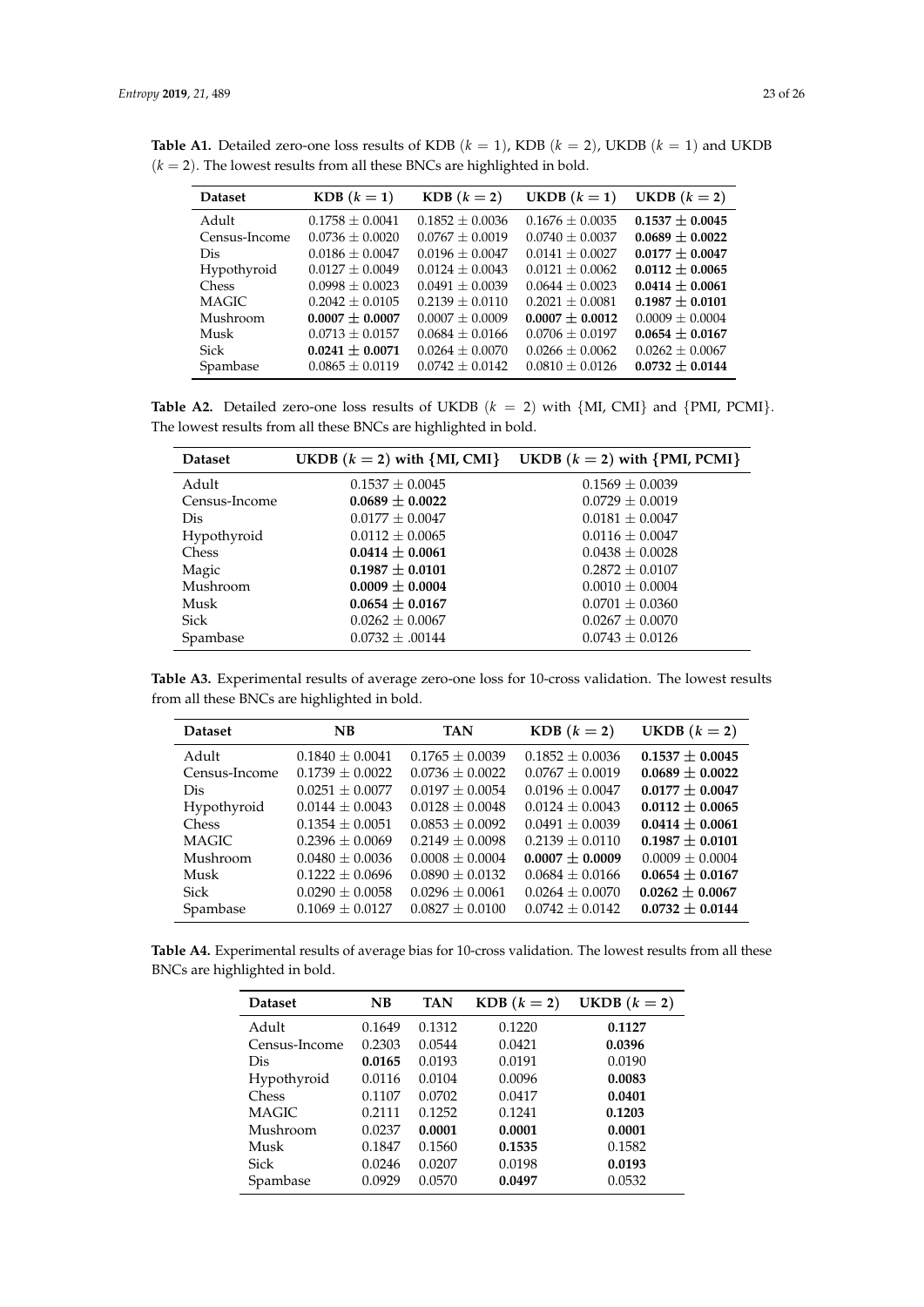| <b>Dataset</b> | NB     | <b>TAN</b> | $KDB (k = 2)$ | UKDB $(k = 2)$ |
|----------------|--------|------------|---------------|----------------|
| Adult          | 0.0069 | 0.0165     | 0.0285        | 0.0164         |
| Census-Income  | 0.0052 | 0.0101     | 0.0110        | 0.0060         |
| Dis            | 0.0001 | 0.0005     | 0.0011        | 0.0002         |
| Hypothyroid    | 0.0017 | 0.0021     | 0.0024        | 0.0026         |
| Chess          | 0.0186 | 0.0102     | 0.0111        | 0.0096         |
| <b>MAGIC</b>   | 0.0174 | 0.0490     | 0.0491        | 0.0457         |
| Mushroom       | 0.0043 | 0.0002     | 0.0002        | 0.0002         |
| Musk           | 0.1108 | 0.1180     | 0.1320        | 0.1169         |
| Sick           | 0.0047 | 0.0051     | 0.0043        | 0.0048         |
| Spambase       | 0.0092 | 0.0158     | 0.0214        | 0.0152         |

<span id="page-23-5"></span>**Table A5.** Experimental results of average variance for 10-cross validation. The lowest results from all these BNCs are highlighted in bold.

<span id="page-23-3"></span>**Table A6.** Detailed zero-one loss results of TAN<sup>e</sup>, KDB<sup>e</sup> ( $k = 2$ ) and UKDB ( $k = 2$ ). The lowest results from all these BNCs are highlighted in bold.

| <b>Dataset</b> | $TAN^e$             | $KDB^e$ $(k = 2)$   | UKDB $(k = 2)$      |
|----------------|---------------------|---------------------|---------------------|
| Adult          | $0.1554 \pm 0.0037$ | $0.1601 \pm 0.0039$ | $0.1537 \pm 0.0045$ |
| Census-Income  | $0.0784 \pm 0.0030$ | $0.0729 \pm 0.0027$ | $0.0689 \pm 0.0022$ |
| Dis            | $0.0180 \pm 0.0041$ | $0.0185 \pm 0.0034$ | $0.0177 \pm 0.0047$ |
| Hypothyroid    | $0.0120 \pm 0.0055$ | $0.0120 \pm 0.0056$ | $0.0112 \pm 0.0065$ |
| <b>Chess</b>   | $0.0701 + 0.0058$   | $0.0463 \pm 0.0089$ | $0.0414 \pm 0.0061$ |
| Magic          | $0.2177 \pm 0.0090$ | $0.2157 + 0.0097$   | $0.1987 \pm 0.0101$ |
| Mushroom       | $0.0008 \pm 0.0008$ | $0.0010 \pm 0.0011$ | $0.0009 \pm 0.0004$ |
| Musk           | $0.0828 \pm 0.0165$ | $0.0749 \pm 0.0190$ | $0.0654 \pm 0.0167$ |
| Sick           | $0.0320 \pm 0.0062$ | $0.0272 \pm 0.0071$ | $0.0262 \pm 0.0067$ |
| Spambase       | $0.0849 \pm 0.0113$ | $0.0755 + 0.0132$   | $0.0732 \pm 0.0144$ |

<span id="page-23-4"></span>**Table A7.** Detailed zero-one loss results of ETAN, UKDB  $(k = 1)$  and UKDB  $(k = 2)$ . The lowest results from all these BNCs are highlighted in bold.

| <b>Dataset</b> | <b>ETAN</b>         | UKDB $(k = 1)$      | UKDB $(k = 2)$      |
|----------------|---------------------|---------------------|---------------------|
| Abalone        | $0.1180 \pm 0.0043$ | $0.1676 \pm 0.0035$ | $0.1537 \pm 0.0045$ |
| Census-Income  | $0.0733 + 0.0017$   | $0.0740 + 0.0037$   | $0.0689 \pm 0.0022$ |
| Dis            | $0.0194 \pm 0.0040$ | $0.0141 \pm 0.0027$ | $0.0177 \pm 0.0047$ |
| Hypothyroid    | $0.0113 \pm 0.0049$ | $0.0121 \pm 0.0062$ | $0.0112 \pm 0.0065$ |
| <b>Chess</b>   | $0.0746 \pm 0.0054$ | $0.0644 + 0.0023$   | $0.0414 \pm 0.0061$ |
| Magic          | $0.2157 \pm 0.0112$ | $0.2021 + 0.0081$   | $0.1987 \pm 0.0101$ |
| Mushroom       | $0.0008 \pm 0.0009$ | $0.0007 \pm 0.0012$ | $0.0009 \pm 0.0004$ |
| Musk           | $0.0789 \pm 0.0182$ | $0.0706 \pm 0.0197$ | $0.0654 \pm 0.0167$ |
| Sick           | $0.0281 \pm 0.0080$ | $0.0266 \pm 0.0062$ | $0.0262 \pm 0.0067$ |
| Spambase       | $0.0838 \pm 0.0137$ | $0.0810 \pm 0.0126$ | $0.0732 \pm 0.0144$ |

## **References**

- <span id="page-23-0"></span>1. Abonyi, J.; Szeifert, F. Supervised fuzzy clustering for the identification of fuzzy classifiers. *Pattern Recognit. Lett.* **2003**, *24*, 2195–2207. [\[CrossRef\]](http://dx.doi.org/10.1016/S0167-8655(03)00047-3)
- 2. Ubeyli, E.D. A mixture of experts network structure for breast cancer diagnosis. *J. Med. Syst.* **2005**, *29*, 569–579. [\[CrossRef\]](http://dx.doi.org/10.1007/s10916-005-6112-6) [\[PubMed\]](http://www.ncbi.nlm.nih.gov/pubmed/16180491)
- 3. Ubeyli, E.D. Implementing automated diagnostic systems for breast cancer detection. *Expert Syst. Appl.* **2006**, *33*, 1054–1062. [\[CrossRef\]](http://dx.doi.org/10.1016/j.eswa.2006.08.005)
- <span id="page-23-1"></span>4. Wolberg, W.H.; Street, W.N.; Mangasarian, O.L. Image analysis and machine learning applied to breast cancer diagnosis and prognosis. *Anal. Quant. Cytol. Histol.* **1995**, *17*, 77–87.
- <span id="page-23-2"></span>5. Andres, C.; Reyes, P.; Sipper, M. A fuzzy-genetic approach to breast cancer diagnosis. *Artif. Intell. Med.* **1999**, *17*, 131–155.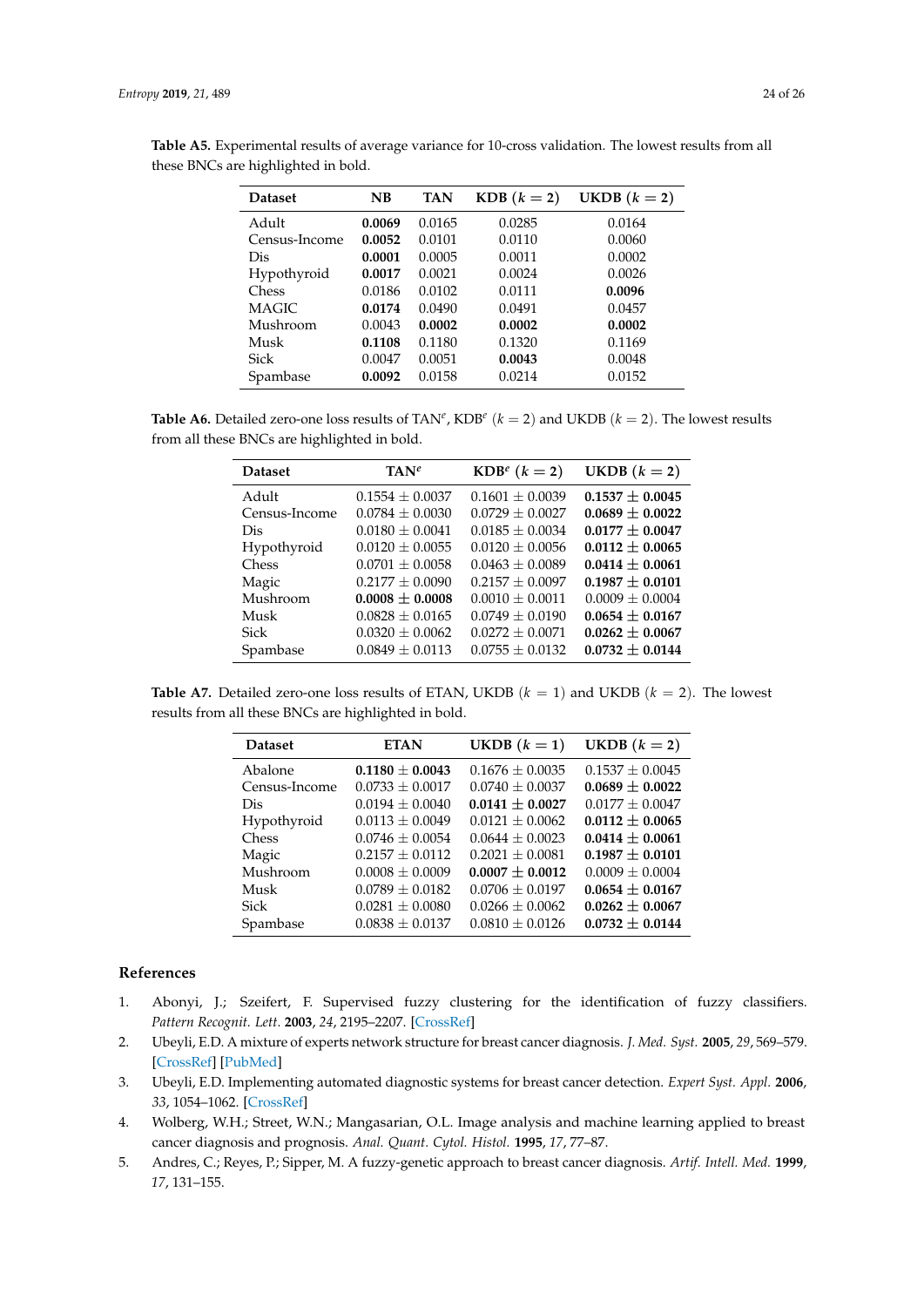- <span id="page-24-0"></span>6. Huang, C.L.; Liao, H.C.; Chen, M.C. Prediction model building and feature selection with support vector machines in breast cancer diagnosis. *Expert Syst. Appl.* **2006**, *34*, 578–587. [\[CrossRef\]](http://dx.doi.org/10.1016/j.eswa.2006.09.041)
- <span id="page-24-1"></span>7. Pearl, J. *Probabilistic Reasoning in Intelligent Systems: Networks of Plausible Inference*; Morgan Kaufmann: Palo Alto, CA, USA, 1988.
- <span id="page-24-2"></span>8. Webb, G.I.; Boughton, J.R.; Zheng, F.; Ting, K.M.; Salem, H. Learning by extrapolation from marginal to full-multivariate probability distributions: Decreasingly naive Bayesian classification. *Mach. Learn.* **2012**, *86*, 233–272. [\[CrossRef\]](http://dx.doi.org/10.1007/s10994-011-5263-6)
- <span id="page-24-3"></span>9. Wu, J.; Cai, Z. A naive Bayes probability estimation model based on self-adaptive differential evolution. *J. Intell. Inf. Syst.* **2014**, *42*, 671–694. [\[CrossRef\]](http://dx.doi.org/10.1007/s10844-013-0279-y)
- <span id="page-24-4"></span>10. Webb, G.I.; Boughton, J.R.; Wang, Z.H. Not So Naive Bayes: Aggregating One-Dependence Estimators. *Mach. Learn.* **2005**, *58*, 5–24. [\[CrossRef\]](http://dx.doi.org/10.1007/s10994-005-4258-6)
- <span id="page-24-5"></span>11. Duda, R.O.; Hart, P.E. *Pattern Classification and Scene Analysis*; A Wiley-Interscience Publication, Wiley: New York, NY, USA, 1973.
- <span id="page-24-6"></span>12. Friedman, N.; Geiger, D.; Goldszmidt, M. Bayesian network classifiers. *Mach. Learn.* **1997**, *29*, 131–163. [\[CrossRef\]](http://dx.doi.org/10.1023/A:1007465528199)
- <span id="page-24-7"></span>13. Sahami, M. Learning limited dependence Bayesian classifiers. In Proceedings of the 2nd International Conference on Knowledge Discovery and Data Mining, Portland, OR, USA, 2–4 August 1996; pp. 335–338.
- <span id="page-24-8"></span>14. Gigerenzer, G.; Brighton, H. Homo heuristicus: Why biased minds make better inferences. *Top. Cognit. Sci.* **2009**, *1*, 107–143. [\[CrossRef\]](http://dx.doi.org/10.1111/j.1756-8765.2008.01006.x) [\[PubMed\]](http://www.ncbi.nlm.nih.gov/pubmed/25164802)
- <span id="page-24-9"></span>15. Shannon, C.E. *The Mathematical Theory of Communication*; University of Illinois Press: Champaign, IL, USA, 1949.
- <span id="page-24-10"></span>16. Wang, L.M.; Chen, S.; Mammadov, M. Target Learning: A Novel Framework to Mine Significant Dependencies for Unlabeled Data. In *Pacific-Asia Conference on Knowledge Discovery and Data Mining*; Springer: Cham, Switzerland, 2018; pp. 106–117.
- <span id="page-24-11"></span>17. Murphy, P.M.; Aha, D.W. UCI Repository of Machine Learning Databases. 1995. Available online: [http:](http://archive.ics.uci.edu/ml/datasets.html) [//archive.ics.uci.edu/ml/datasets.html](http://archive.ics.uci.edu/ml/datasets.html) (accessed on 1 February 2019).
- <span id="page-24-12"></span>18. Wang, L.M.; Zhao, H.Y. Learning a Flexible K-Dependence Bayesian Classifier from the Chain Rule of Joint Probability Distribution. *Entropy* **2015**, *17*, 3766–3786. [\[CrossRef\]](http://dx.doi.org/10.3390/e17063766)
- <span id="page-24-24"></span><span id="page-24-23"></span>19. Duan, Z.Y.; Wang, L.M. K-Dependence Bayesian Classifier Ensemble. *Entropy* **2017**, *19*, 651. [\[CrossRef\]](http://dx.doi.org/10.3390/e19120651)
- 20. Arias, J.; Gámez, J.A.; Puerta, J.M. Scalable learning of k-dependence bayesian classifiers under mapreduce. In Proceedings of the 2015 IEEE Trustcom/BigDataSE/ISPA, Helsinki, Finland, 20–22 August 2015; Volume 2, pp. 25–32.
- <span id="page-24-13"></span>21. Liu, Y.; Wang, L.M.; Sun, M.H. Efficient Heuristics for Structure Learning of k-Dependence Bayesian Classifier. *Entropy* **2018**, *20*, 897. [\[CrossRef\]](http://dx.doi.org/10.3390/e20120897)
- <span id="page-24-14"></span>22. Pernkopf, F. Bayesian network classifiers versus selective *k*-*NN* classifier. *Pattern Recognit.* **2005**, *38*, 1–10. [\[CrossRef\]](http://dx.doi.org/10.1016/j.patcog.2004.05.012)
- <span id="page-24-15"></span>23. Taheri, S.; Mammadov, M. Structure learning of Bayesian Networks using global optimization with applications in data classification. *Optim. Lett.* **2015**, *9*, 931–948. [\[CrossRef\]](http://dx.doi.org/10.1007/s11590-014-0803-1)
- <span id="page-24-16"></span>24. Wang, L.M.; Zhao, H.Y.; Sun, M.H.; Ning, Y. General and Local: Averaged *k*-Dependence Bayesian Classifiers. *Entropy* **2015**, *17*, 4134–4154. [\[CrossRef\]](http://dx.doi.org/10.3390/e17064134)
- <span id="page-24-18"></span><span id="page-24-17"></span>25. Breiman, L. Bagging predictors. *Mach. Learn.* **1996**, *24*, 123–140. [\[CrossRef\]](http://dx.doi.org/10.1007/BF00058655)
- 26. Chen, H.L.; Yang, B.; Wang, G.; Wang, S.J.; Liu, J.; Liu, D.Y. Support vector machine based diagnostic system for breast cancer using swarm intelligence. *J. Med. Syst.* **2012**, *36*, 2505–2519. [\[CrossRef\]](http://dx.doi.org/10.1007/s10916-011-9723-0)
- <span id="page-24-19"></span>27. American Cancer Society: About Breast Cancer. 2017. Available online: [https://www.cancer.org/content/](https://www.cancer.org/content/dam/CRC/PDF/Public/8577.00.pdf) [dam/CRC/PDF/Public/8577.00.pdf](https://www.cancer.org/content/dam/CRC/PDF/Public/8577.00.pdf) (accessed on 15 January 2019).
- <span id="page-24-20"></span>28. Erhan, D.; Bengio, Y.; Courville, A.; Manzagol, P.A.; Vincent, P.; Bengio, S. Why does unsupervised pre-training help deep learning? *J. Mach. Learn. Res.* **2010**, *11*, 625–660.
- 29. Sariyar, M.; Borg, A.; Pommerening, K. Controlling false match rates in record linkage using extreme value theory. *J. Biomed. Inform.* **2011**, *44*, 648–654. [\[CrossRef\]](http://dx.doi.org/10.1016/j.jbi.2011.02.008)
- <span id="page-24-21"></span>30. Agarwal, A.; Chapelle, O.; Dudík, M.; Langford, J. A reliable effective terascale linear learning system. *J. Mach. Learn. Res.* **2014**, *15*, 1111–1133.
- <span id="page-24-22"></span>31. Duda, R.; Hart, P.; Stork, D.G. *Pattern Classification*; John Wiley and Sons: Hoboken, NJ, USA, 2012.